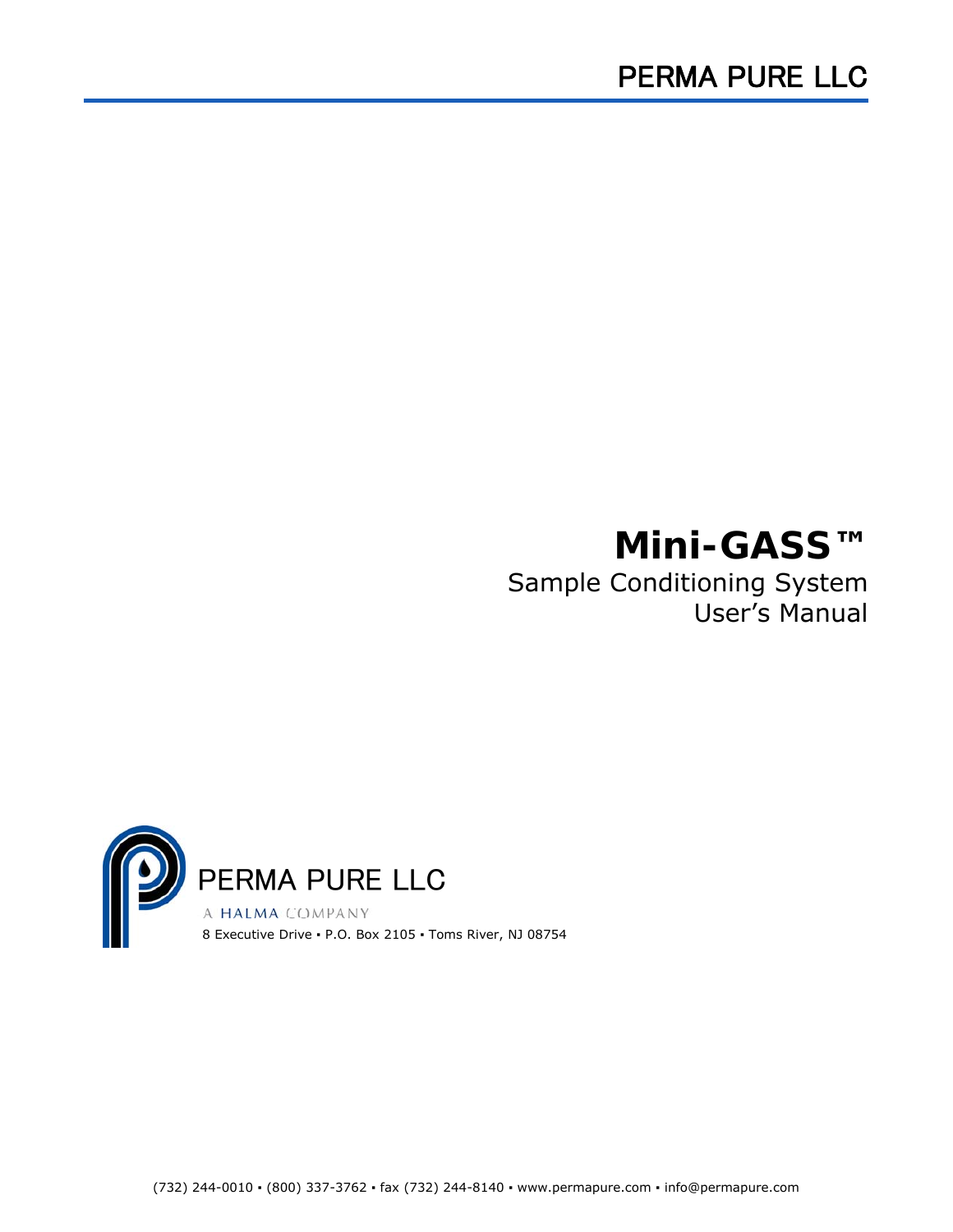

## **Contents**

| APPENDIX C: Flange Mounted with Integral Sampling Probe and Filter Blowback  21 |
|---------------------------------------------------------------------------------|
|                                                                                 |
|                                                                                 |
|                                                                                 |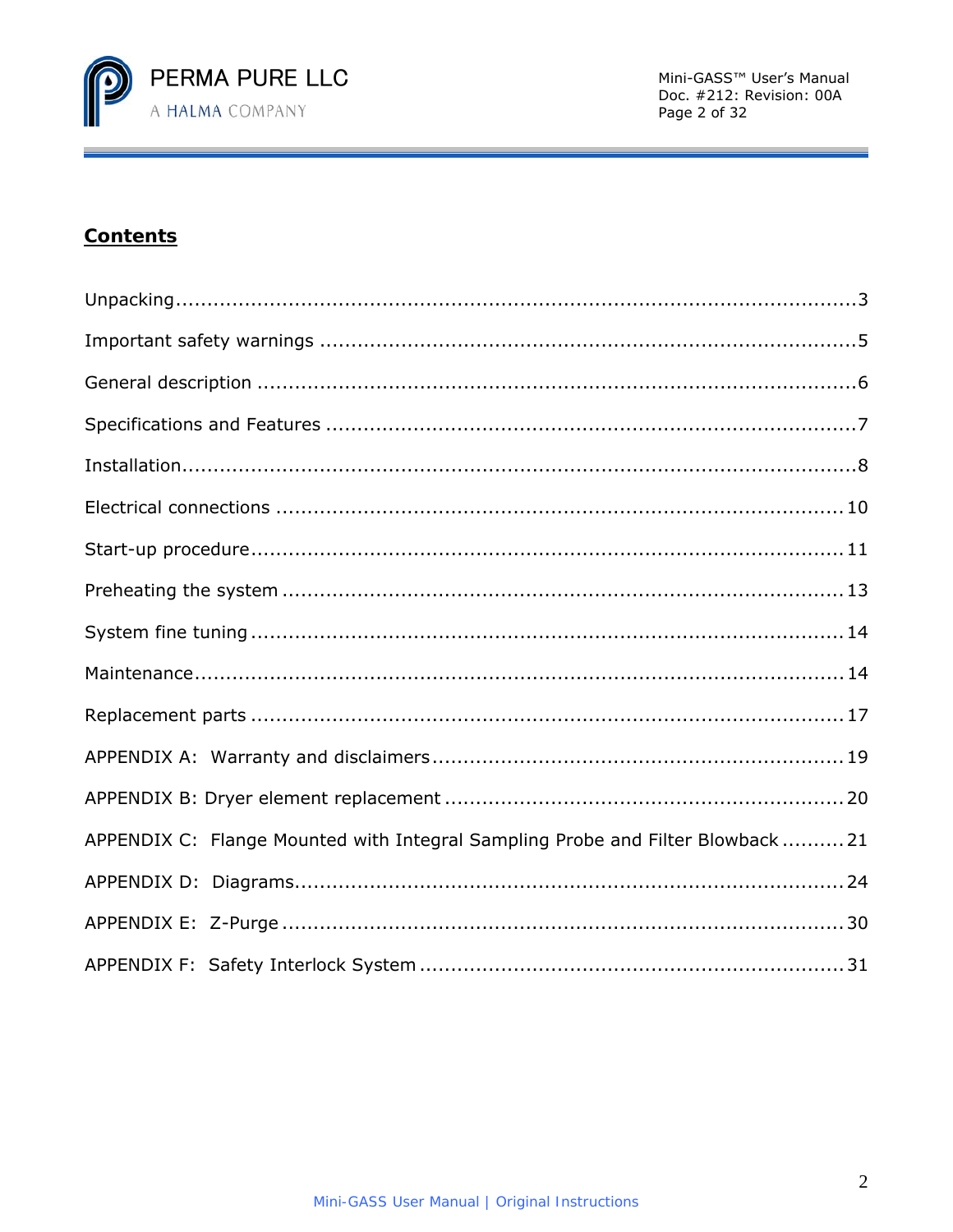

## **Unpacking**

Perma Pure has made every effort to ship you a high quality product that has been thoroughly inspected and tested. It has been carefully packed to ensure that it arrives at your facility in good condition. Even though every effort has been made to prevent damage during transportation, damage can occur by the carrier. This is out of Perma Pure's control and is the responsibility of the carrier to ensure that your equipment arrives intact and undamaged.

- $\cdot$  Inspect outside packaging. If there is any visible damage, inform the carrier at the time of delivery. *This inspection is important! Once the package is signed for, responsibility for any visible damage then transfers to the consignee.*
- Unpack your equipment. Visually inspect the outside of your equipment for any damage. If there is any damage, *contact the carrier immediately*. Generally, a carrier must be notified within 24 hours of the delivery to make a hidden damage claim. Save the packing material in the event a damage claim must be verified by the carrier.

#### **Items in the carton include:**

- (1) Mini-GASS sampling system
- (1) Heated line seal fitting
- (1) User's Manual

If any of the above parts are missing or damaged, call the helpline at **(800) 337-3762 ext-145**.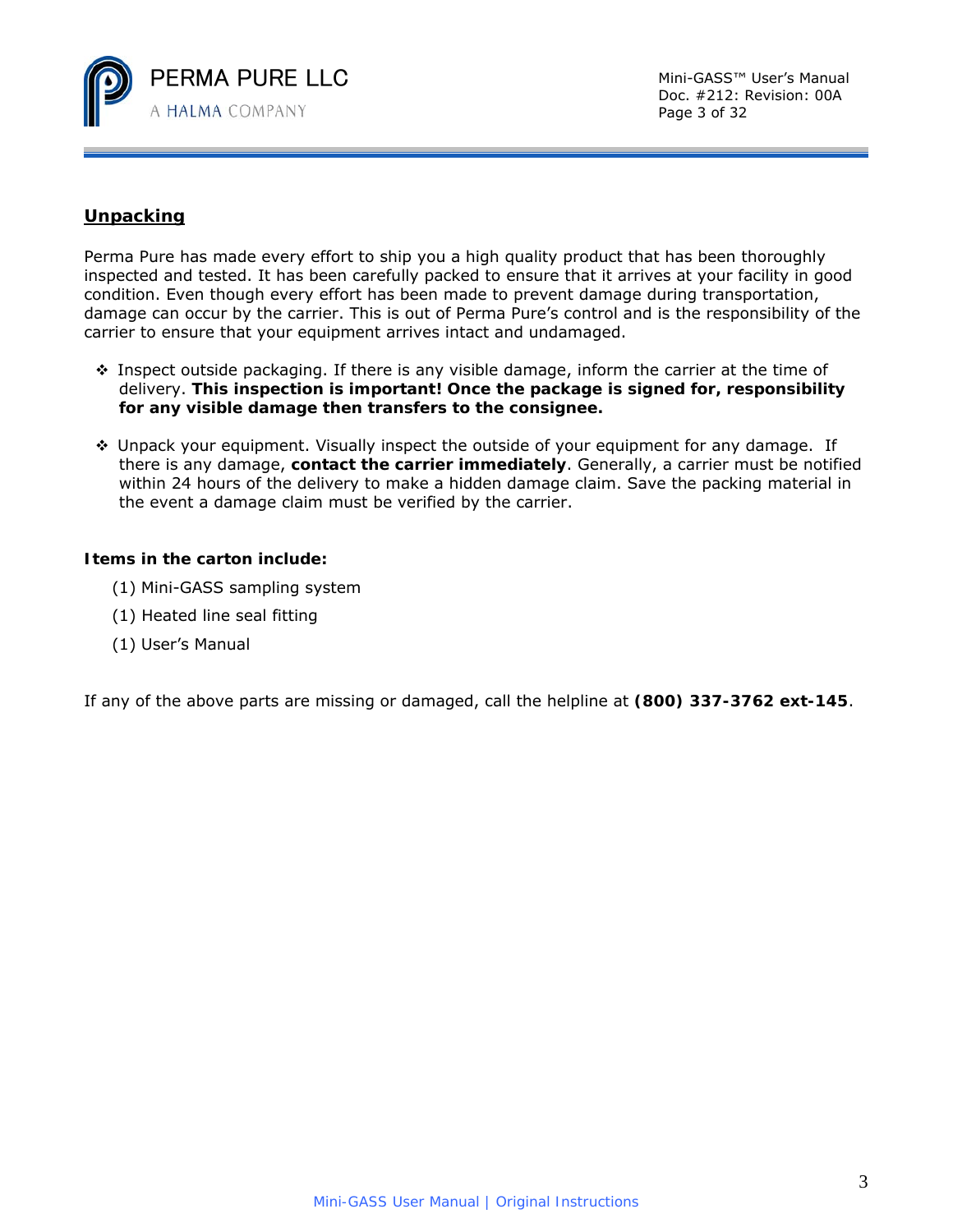

# **WARNING**

Thank you for purchasing sample gas conditioning equipment from Perma Pure LLC. We want your new sample gas conditioning equipment to operate safely. Anyone who installs or uses this equipment should read this publication before installing or operating this equipment.

To minimize the risk of potential safety problems, you should follow all applicable local and national codes that regulate the installation and operation of your equipment. These codes vary from area to area and usually change with time. It is your responsibility to determine which codes should be followed and to verify the equipment, installation and operation is in compliance with the latest revision of these codes.

At a minimum, you should follow all applicable sections of the National Fire Code, National Electrical Code, and the codes of the National Electrical Manufacturer's Association (NEMA). There may be local regulatory or government offices that can also help determine which codes and standards are necessary for safe installation and operation.

Equipment damage or serious personal injury can result from the failure to follow all applicable codes and standards. We do not quarantee the products described in this publication are suitable for your particular application, nor do we assume any responsibility for your system design, installation or operation. This product should not be operated in any manner that is inconsistent with its intended use.

If you have any questions concerning the installation or operation of this equipment, or you need additional information, please call us at 1-800-337-3762.

This publication is based on information that was available at the time it was printed. At Perma Pure we constantly strive to improve our products and services, so we reserve the right to make changes to the products and/or publications at any time without notice and without any obligation. This publication may also discuss features that may not be available in certain revisions of the product.

This equipment is to be installed and operated by trained personnel, with sufficient command of the English language to clearly understand the instructions and safety warnings.

## **Trademarks**

Nafion<sup>®</sup> and Teflon<sup>®</sup> are registered trademarks of El DuPont de Nemours Copyright 1996-2005, Perma Pure LLC. All Rights Reserved.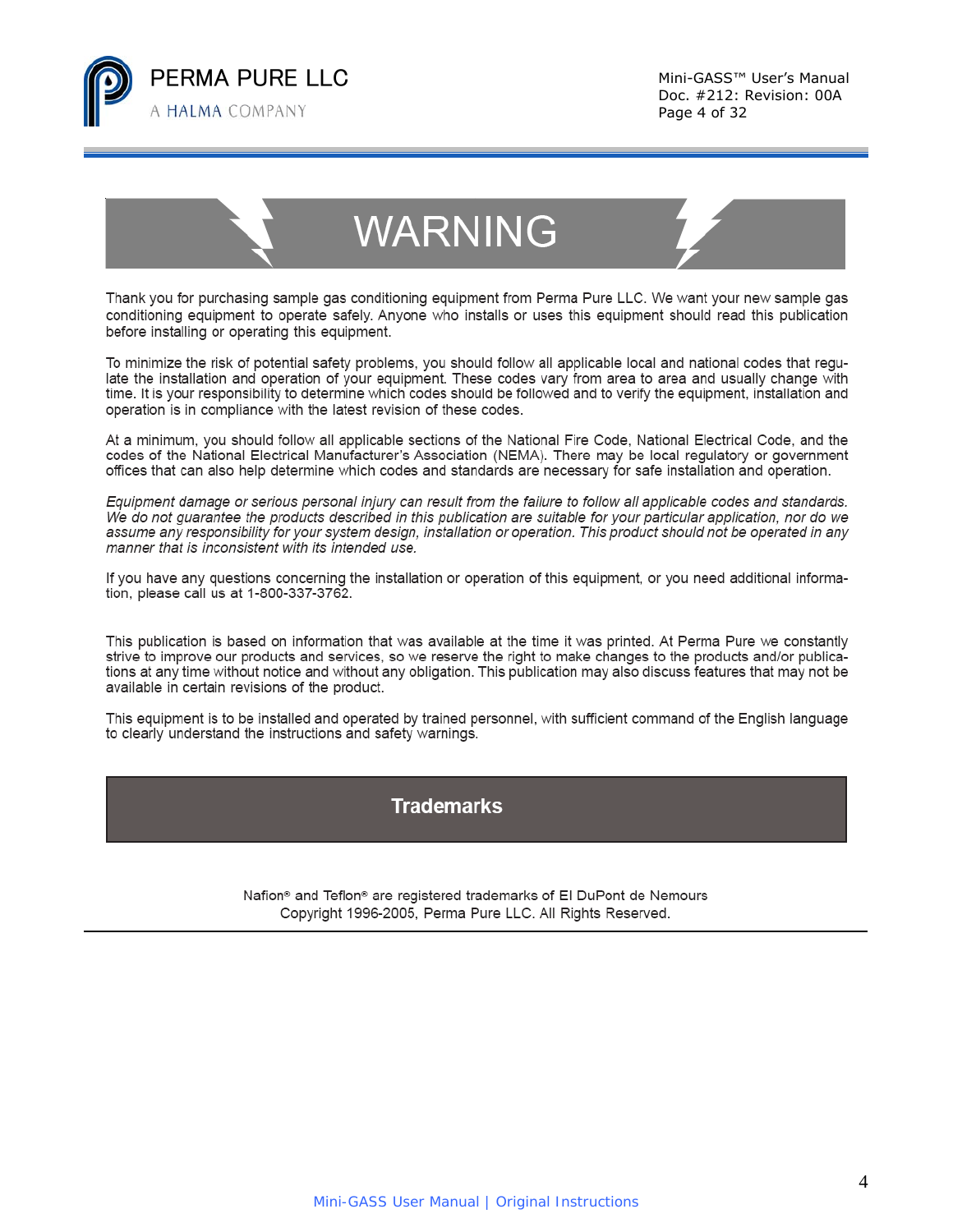

## **Important safety warnings**

**Please be sure to review the following basic safety procedures. These procedures represent the MINIMUM requirements to operate the equipment safely. It is the ultimate responsibility of the operator to ensure proper safety practices are utilized at the point of operation.** 

- This equipment is **NOT** designed to operate in a wet environment.
- **Condensate is potentially dangerous**. **NEVER** handle drain lines or any other item that may have come in contact with the gas stream or any hazardous material, without adequate personal protective equipment. **ALWAYS** assume that any liquid present is hazardous.
- **Sample gas is potentially dangerous**. A leak test is recommended at initial startup and as often as necessary to maintain a safe working environment around the equipment. The gas stream exhaust must exit away from all personnel to prevent dangerous exposure.
- **NEVER operate the equipment with any part of the enclosure unsecured**. All operated doors and covers must be in place and secured prior to operation. Electrical current may be present behind covers or doors, even if tools are not necessary to access these components.
- **NEVER** attempt service on this equipment without first disconnecting all energy sources. Repair of this equipment should only be done by properly trained personnel that are familiar with the potential risks involved with servicing of the equipment.
- **NEVER** replace fuses with types other then the sample specification of type and current. Do not bypass this or any other safety device.
- **NEVER** operate this equipment if it is visibly damaged or the possibility exists that it may have been damaged.
- The use of components that have not been purchased through an authorized Perma Pure dealer or directly from Perma Pure may compromise the safety of the operator. Additionally, use of non-authorized components may change the operating characteristics of this equipment. Any changes to the equipment that modify its operation in any way are dangerous, and are strictly prohibited.
- Read the entire operating manual before attempting to set up or operate the equipment.
- Please heed all warning labels that are on the equipment. They are there to remind you of possible hazardous conditions.
- Verify the integrity of any mechanical and/or electrical connections that are made to the unit.
- Verify that the unit is connected to the proper rated power for the system.
- Verify that the unit is plumbed properly to operate effectively.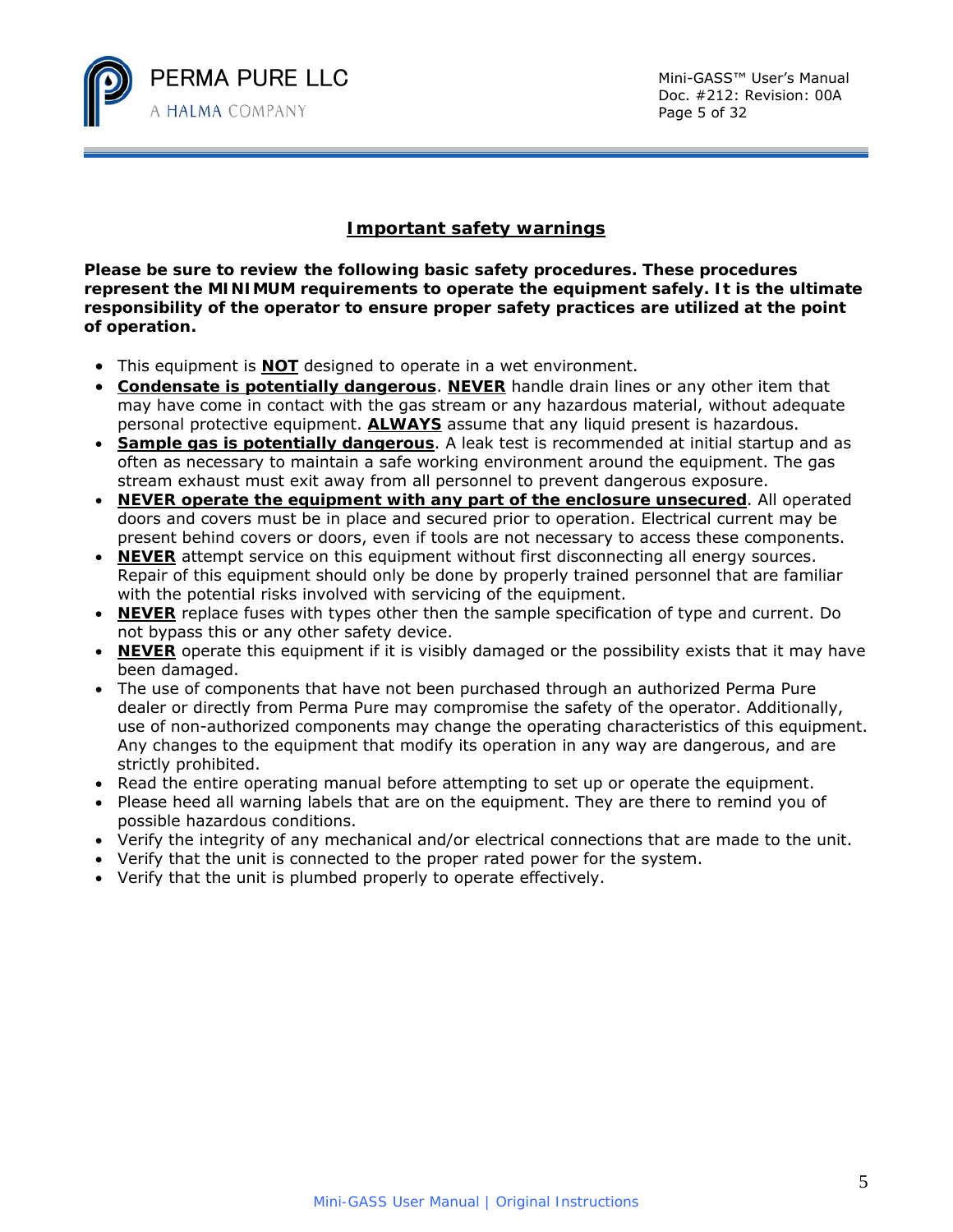

## **General description**

Proven tube-in-shell membrane technology is the basis of the Mini-GASS™ Conditioning System, which selectively removes water vapor from a gas stream. The driving force is the vapor pressure differential between the sample gas and a purge gas counter-flowing outside the tubing. This difference quickly dries the gas stream.

The Mini-GASS standard features include a heated enclosure, particulate and/or coalescing filter, Nafion® gas dryer, temperature controller and dryer purge flow controls. There are also a number of options which may have been included in your system. See Figure 1



Figure 1 Mini-GASS flow diagram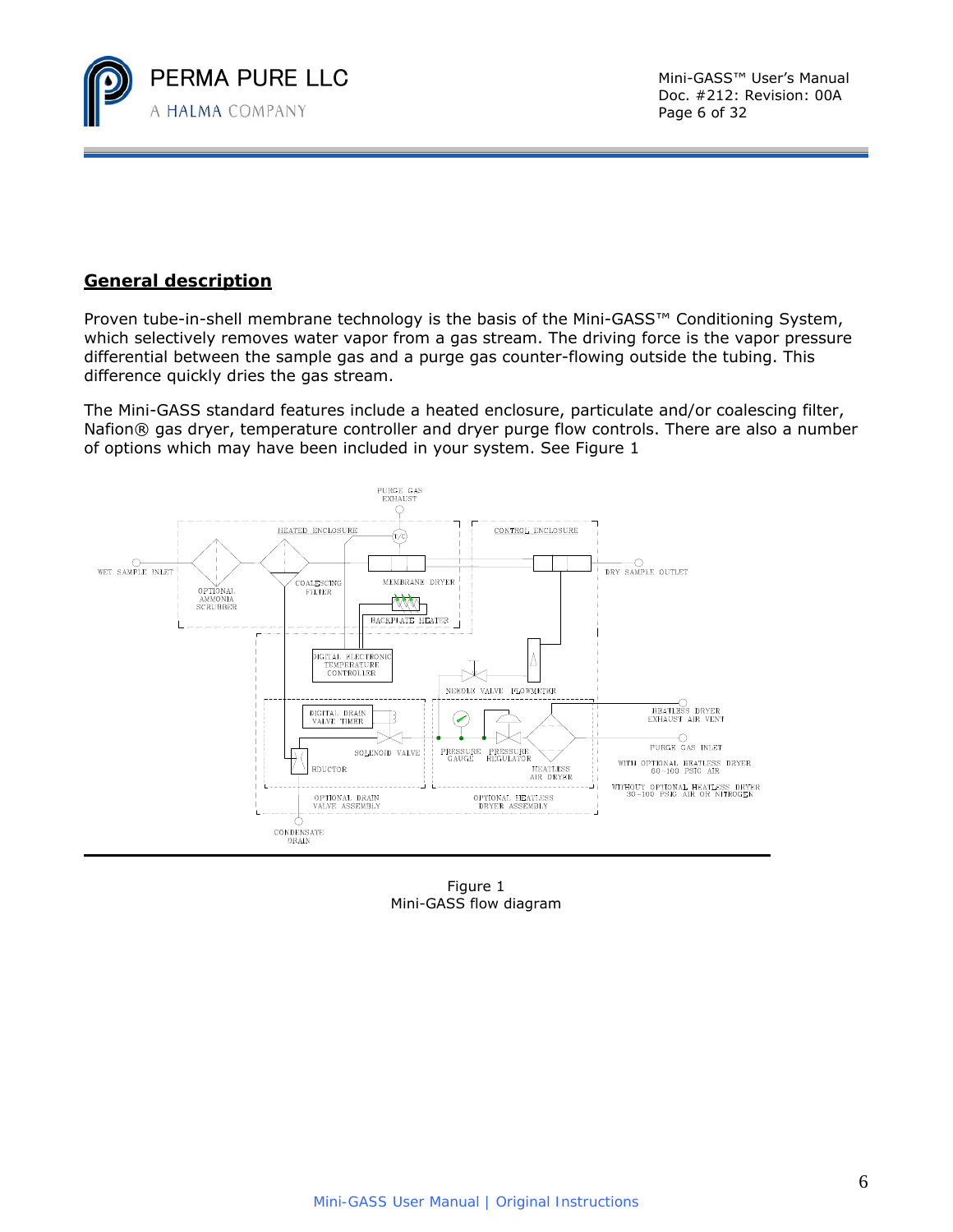

Doc. #212: Revision: 00A Page 7 of 32

## **Specifications and Features**

Sample flow rate 0 to 10 lpm Sample inlet temperature 250°F (121°C) max. with stainless steel filter 230°F (110°C) max. with Kynar filter Sample inlet water vapor states and the settlement of the 30% by volume maximum Sample inlet pressure: Without purge eductor option With purge eductor option maximum 20 psig; minimum  $5''$  H<sub>2</sub>O vacuum minimum  $10''$  H<sub>2</sub>0 vacuum Purge air requirements **Maximum 1 cfm of oil-free instrument air or nitrogen** Maximum 1 cfm of oil-free instrument air or nitrogen with less than -40°C dew point Outlet sample dew point With PD-200T-24SS dryer 26° F (-4° C) at 10 lpm 12° F (-12° C) at 5 lpm -12° F (-25° C) at 2 lpm With PD-100T-24SS dryer  $36^{\circ}$  F (2° C) at 10 lpm 26° F (-4° C) at 5 lpm 6° F (-15° C) at 2 lpm With PD-50T-24SS dryer  $42^{\circ}$  F (5° C) at 10 lpm 34° F (1° C) at 5 lpm 22° F (-6° C) at 2 lpm Gas sample inlet and outlet fittings  $\frac{1}{4}$  or 3/8" tubing fittings Electrical requirements  $115V \pm 10\%$  or  $230V \pm 10\%$ ,  $50/60$ Hz,  $8.0A/4.0A$  (up to 900 Watts depending on options) Fuse 8A/4A BUSS type AGC or equivalent Enclosure **NEMA 4X, Fiberglass with polycarbonate cover** Dimensions: MG-1228 12" W x 28" H x 7" Deep MG-2812P 28" W x 12" H x 7" Deep MG-1220 12" W x 20" H x 7" Deep Operating environment Theorem 20°C to 40°C ambient temperature; 0-95% RH Altitude – up to 2000m Vortex cooler(w/sample pump) 2 CFM clean, dry air @ 80PSIG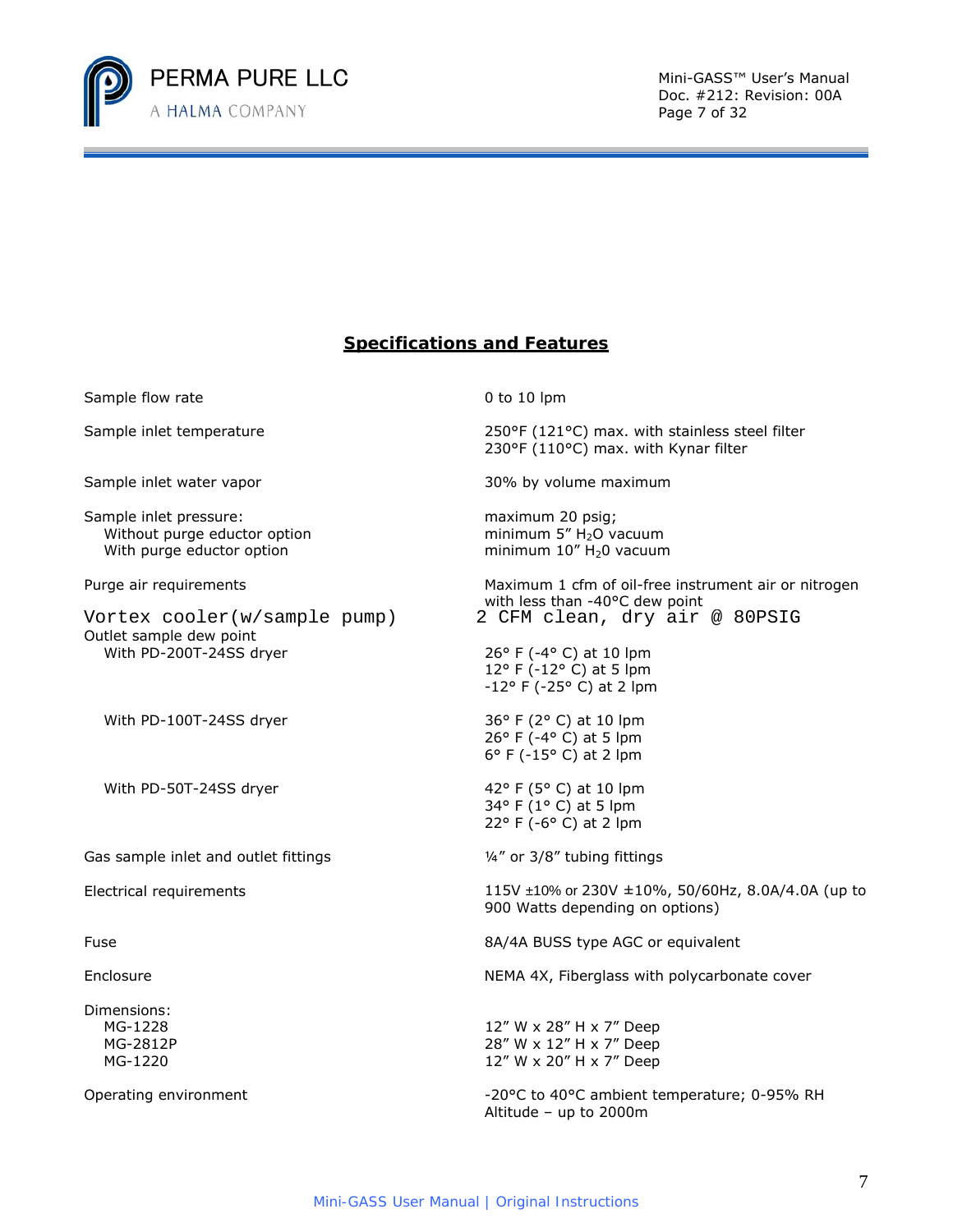

Doc. #212: Revision: 00A Page 8 of 32

## **Installation**

#### **Mounting**

- 1. Install Mini-GASS system on vertical surface with dryer/filter compartment on top and control compartment on bottom.
- 2. Place mounting feet on each corner of enclosure with slotted end protruding at a 45° angle.
- 3. Drop mounting screw in from top and tighten into foot.

#### **Connections** (Refer to figure 2)

#### **Heated sample line**

- 1. Install heated line sealing fitting by threading hub into sleeve.
- 2. Ensure o-ring seal is installed on outside of enclosure (between sleeve & enclosure wall).
- 3. Run heated sample line through entry seal and into enclosure.
- 4. Connect sample line to compression fitting (labeled "Wet Sample In")
- 5. Shrink entry seal tubing around heated sample line with heat gun.
- 6. Connect sample outlet port of Mini-GASS to sample line running to analyzers. High temperature heated line is not necessary for this connection. If sample line will be exposed to freezing temperatures, freeze protected line is recommended.

#### **Purge air supply**

#### **Instrument air**

*Purge gas must be of instrument grade with dew point no higher than -40°C.* 

- 1. On model MG-1214, the purge gas should be supplied to dryer via a 0-30 slpm flow meter and a regulator capable of supplying 0-50 psig. All other models come with a control panel that includes a flow meter and regulator.
- 2. For all other models, connect a  $30-100$  psig purge gas supply line to the  $\frac{1}{4}$ " female NPT purge inlet port of membrane dryer labeled "Instrument Air".

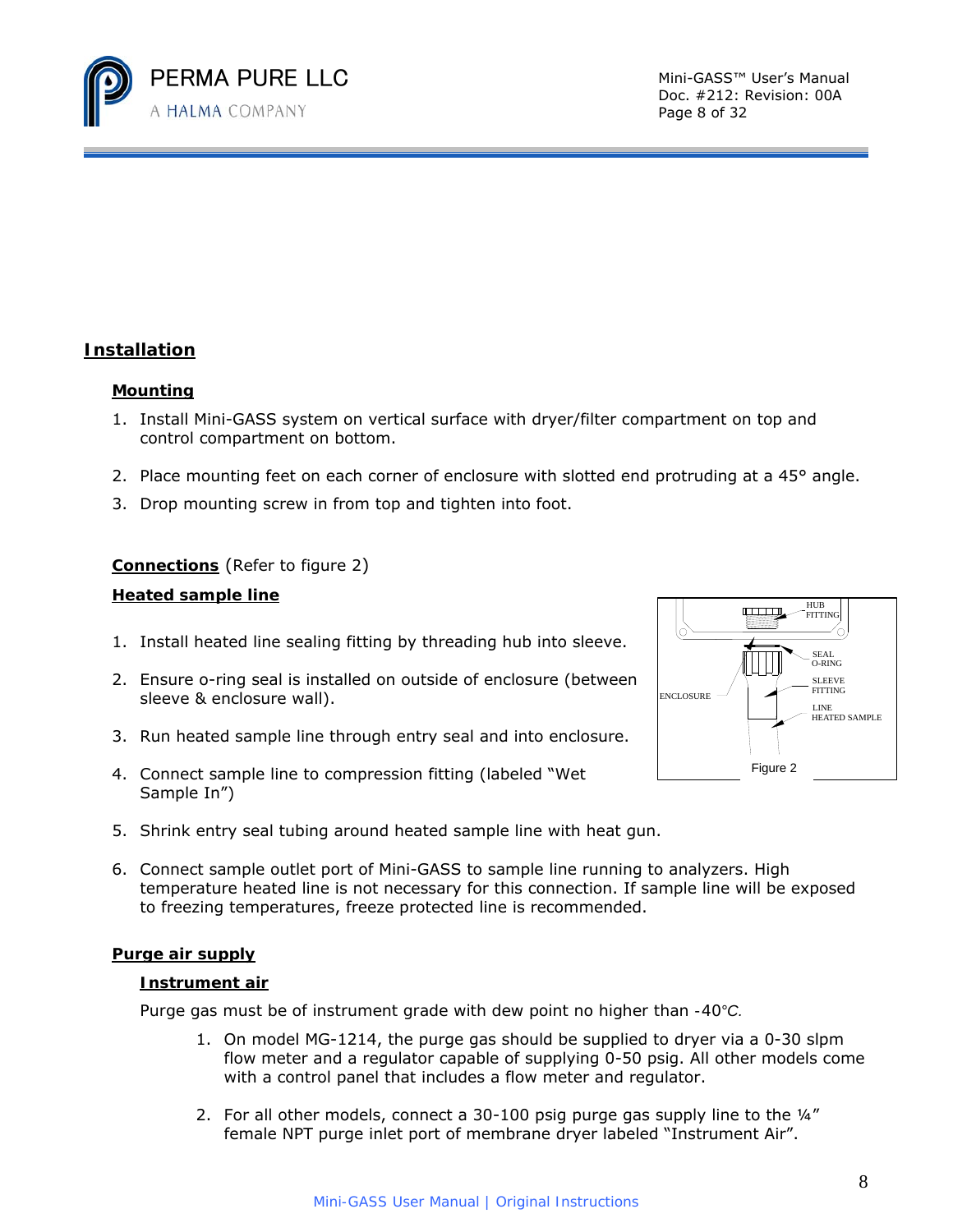

Doc. #212: Revision: 00A Page 9 of 32

#### **Heatless air dryer (optional)**

- 1. Connect oil-free compressed air line to port labeled "Purge Gas Inlet"
- 2. A ¼" FNPT bulkhead fitting on bottom of enclosure is the heatless dryer purge air exhaust, see figure 3. Humid air can be vented to atmosphere or piped to a remote location.

#### **Purge air exhaust (optional)**

To vent the purge gas exhaust to a remote location, connect a line to the  $\frac{1}{4}$ " FNPT fitting labeled "Purge Exhaust Port". This is suggested for gas samples that are toxic, flammable or otherwise hazardous. In case of failure of seal integrity, the sample will be vented to the remote location. For runs under 10 ft, 1/4" OD tubing is acceptable. For runs 10-40 ft, 3/8" OD tubing is recommended.



Figure 3 - Mini-GASS Sampling System

#### **Filter drain (optional)**

Connect the line from the eductor outlet to designated collection/exhaust basin containing acid absorption media to prevent release of exhaust to surrounding.  $\frac{1}{4}$  i.d. tubing can be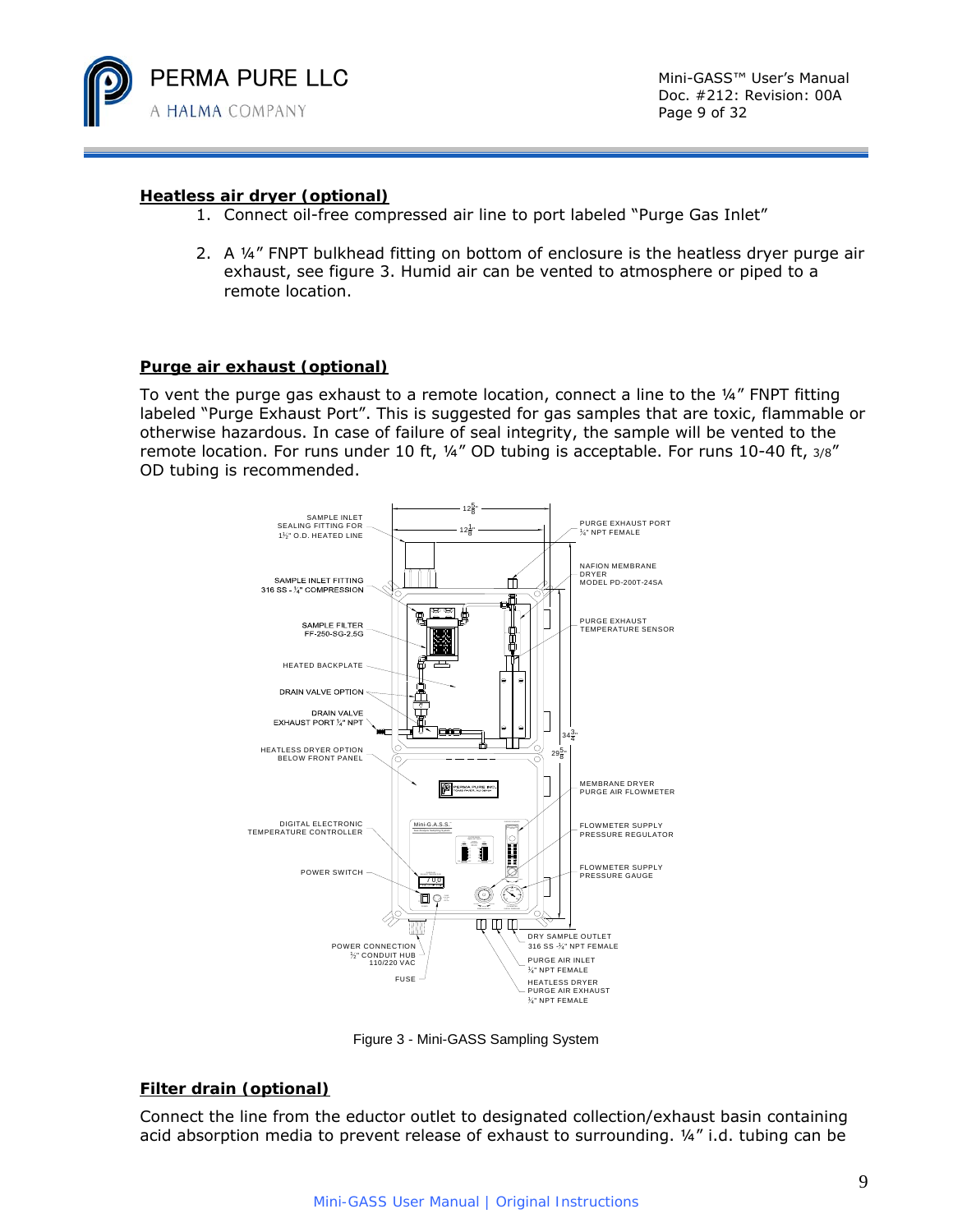

used for runs up to 10 feet, or larger i.d. tubing for longer exhaust lines. Line should not restrict purge flow.

#### **Purge eductor inlet connection (optional)**

Connect air supply line to compression fitting labeled "Instrument Air".

#### **Steam connection (optional)**

(Refer to figure 4)

- 1. Insulate supply line to steam control valve.
- 2. Insulate supply line between valve and steam coil.
- 3. Supply low pressure steam (50 psig max) to steam coil. Do not exceed this pressure or overheating may occur.

Outlet end of steam coil located at lower left side of enclosure is connected to a thermostatic steam trap to allow condensed steam to drain in a controlled manner. Condensate can be piped to a wastewater drain or to condensate recovery system.



Figure 4 - Steam heated Mini-GASS

## **Electrical connections**

Mini-GASS Model #1220 and 2812T (Transportable) have a power cord and plug for 115 VAC and power cord with pigtail wires for the 230 VAC version.

For Mini-GASS model # 1228:

Mini-GASS model 1228 is intended to be hard wired via a customer supplied disconnect switch and wire capable of supplying 5A/10A/115/230/VAC. The external disconnect switch must meet IEC 60947-1 & 60947-3 standards and must be installed in close proximity to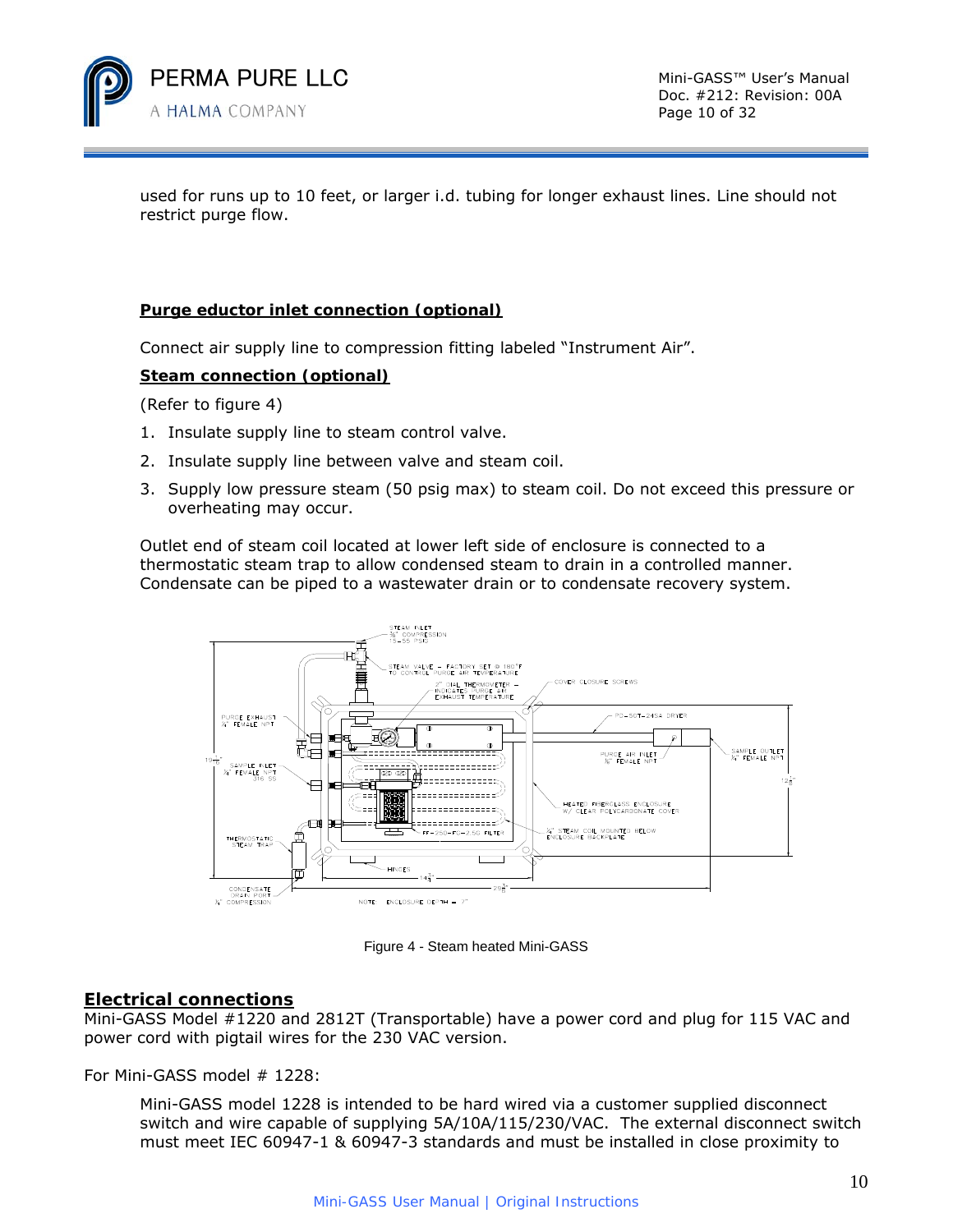

Doc. #212: Revision: 00A Page 11 of 32

the equipment, within easy reach of the operator and shall be clearly marked as the disconnecting device for the Mini-GASS.

Connect power supply line to terminal block located on the backplate of the control enclosure inside the  $\frac{1}{2}$ " conduit hub. (Refer to figure 5 for color coding). Connect the system to an appropriate earth ground. Adhere to all electrical code requirements in effect at the installation site. Connect power such that the protective earth conductor is the last to take the strain.



Figure 5 – Electrical Connections

#### **Alarm Relays**

 The SIVS2 has a 6 pole terminal block that will allow for field wiring of alarm relays for connection of external alarm equipment (refer to Figure 6). Relay contacts are rated at 250 VAC, 3A, resistive. See Appendix F for additional information.



Figure 6 – Alarm Relays

#### **Start-up procedure**

#### **Setup Check**

- 1. Check that electrical, sample purge drain and /or steam connections have been made.
- 2. Turn on compressed or instrument air to system.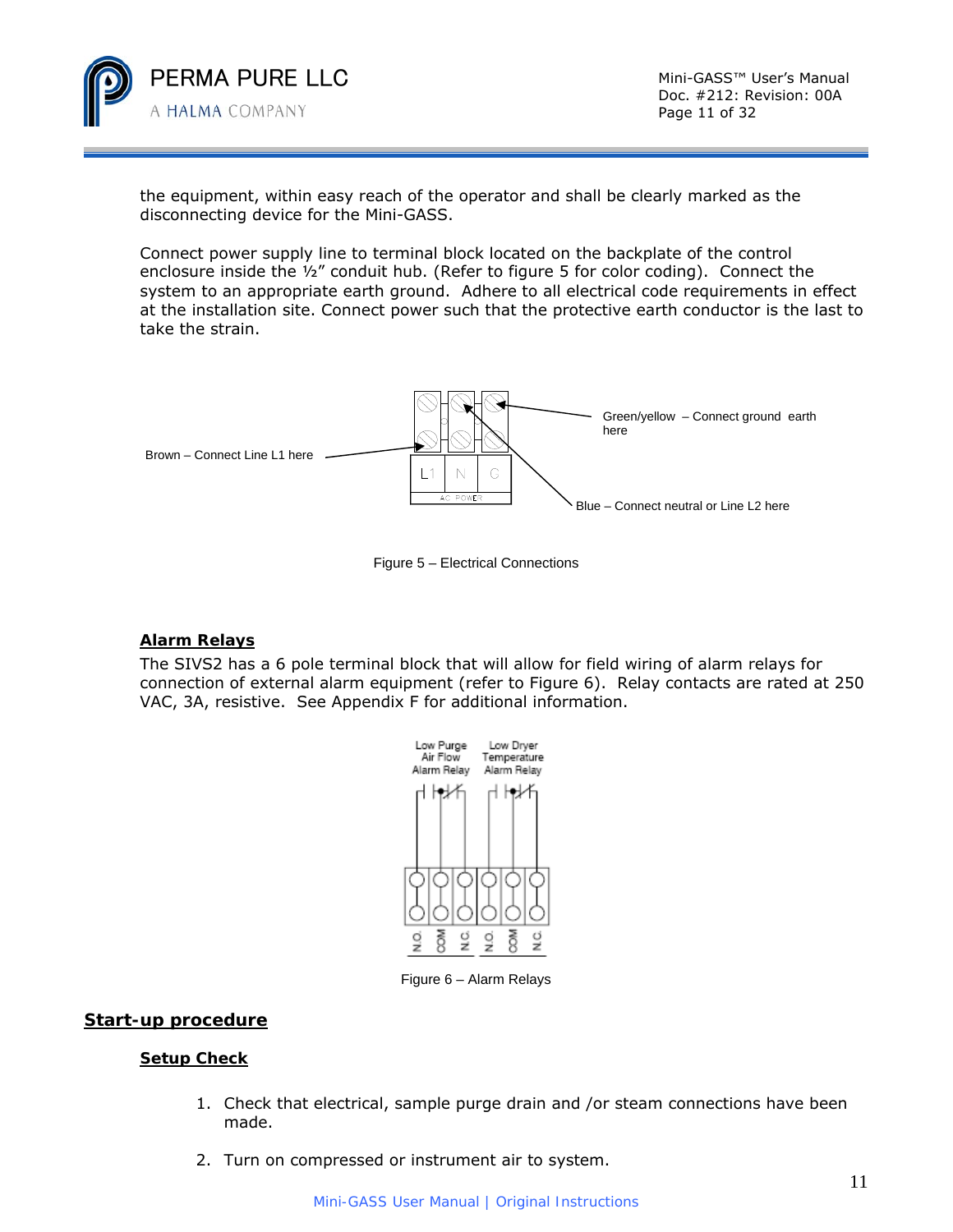

#### **Automatic Filter Drain Control (Optional)**

Automatic filter drain is controlled by a repeat cycle timer that operates a solenoid valve. Two DIP switches are located on timing device to control drain and cycle times located on backside of control panel.

#### **Standard factory setting is to drain for 0.1 minute once every 24 hours.**

| Drain Time (left DIP switch)  | 0.1 minutes ( $1st$ switch on – all others off) |  |
|-------------------------------|-------------------------------------------------|--|
|                               | 102.3 minutes (all switches on)                 |  |
|                               | 1 hour ( $1^{st}$ switch on – all others off)   |  |
| Cycle Time (right DIP switch) |                                                 |  |
|                               | 1023 hours (all switches on)                    |  |

1. Adjust purge air pressure regulator to about 15 psig.

 **Sample under vacuum:** Purge air regulator will control air pressure to educator of the automatic filter drain. Regulator must be set to provide ample vacuum to remove filter condensate but not excessive enough to cause interruption in sample flow to analyzers.

**Under positive pressure:** Condensate drain flow is directly controlled by solenoid valve. When solenoid valve is actuated (opened), positive pressure in filter housing purges condensate out of system through drain line.

2. Initially adjust DIP switches on drain timer to drain for 6 seconds every 24 hours. Time on switches is additive. Left switch should have only top 0.1 min. switch in the "ON" position and right switch should have 8 and 16 hr. switches in the "ON" position. Time periods may need further adjustments after system has been in operation.

#### **Temperature Control**

#### **PID Electronic Temperature Controller**

- 1. Press and hold " $\bigstar$ " key on the CAL Controls temperature controller.
- 2. Press either up or down key to adjust setpoint. Setpoint temperature will change one °C with each press of arrow key.
- 3. When desired temperature is reached, release both keys.
- NOTE: MG-1228, 2812P, and 1235 systems have a low temperature alarm that is programmed into controller. Default temperature setting for alarm is 5° C below setpoint temperature. Refer to CAL Controls temperature controller manual for more information.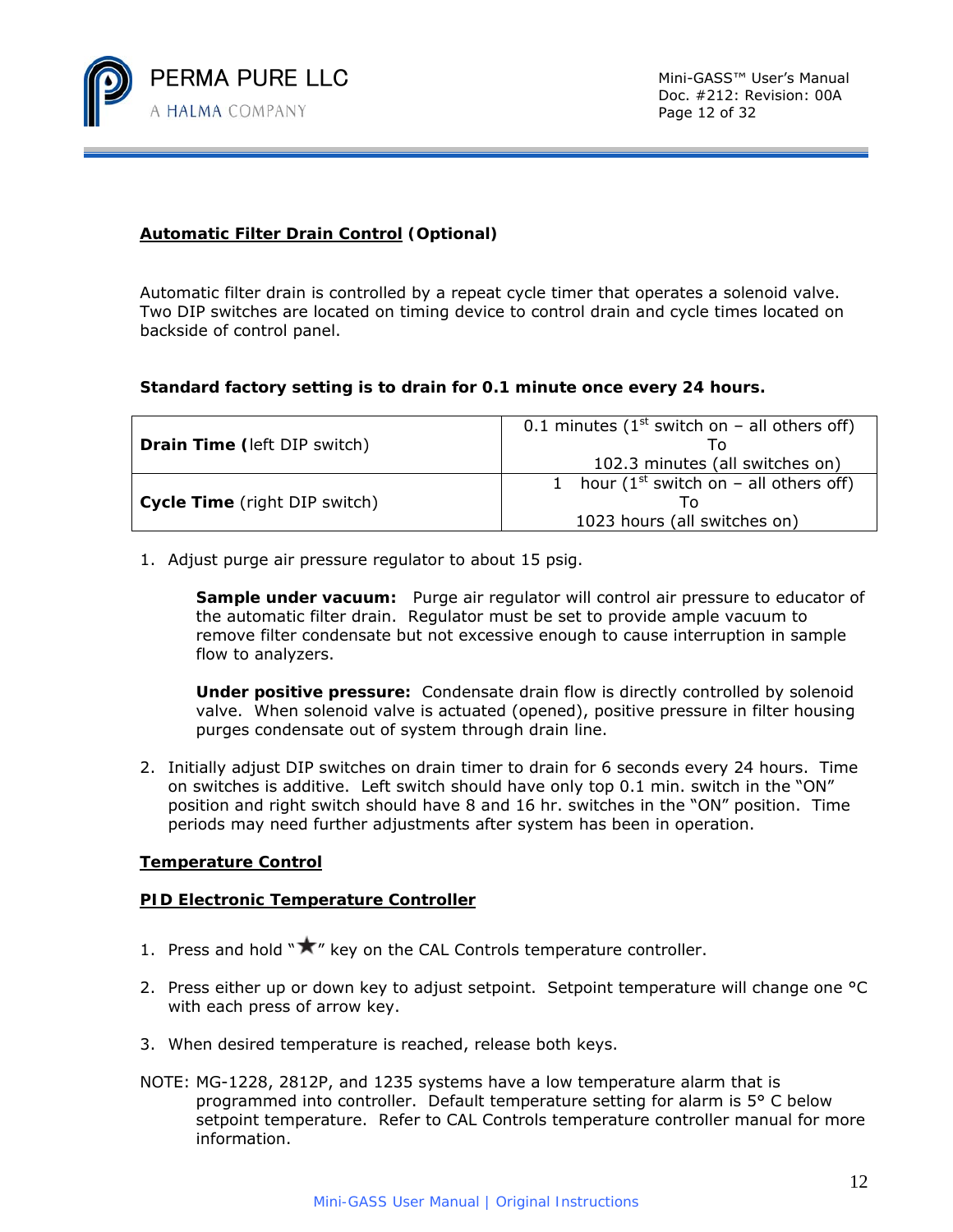

#### **Steam Temperature Control**

Steam heated systems are regulated by a thermostatic steam control valve located in the purge air exhaust stream. This valve is preset at the factory to an appropriate temperature determined by sample conditions. A typical setpoint temperature is 180° F which is the approximate temperature of the purge air exhaust indicated by analog thermometer located in the purge air exhaust stream.

#### **Safety Interlocks**

Systems equipped with the SIVS2 interlock option automatically shuts off the sample pump in the event of low purge airflow or low temperature in the system. To accomplish this, a differential pressure switch in the purge air inlet senses the flow of purge air and energizes a relay. This relay then sends power to the contacts of a second relay which will energize only when temperature set point has been reached. Under normal operating conditions both safety relays will remain energized (When the system is operating normally, open contacts will close and remain closed). Alarm relays may be field wired to initiate an external alarm. See Appendix F for additional information.

#### **Preheating the system**

1. Turn on AC power or steam to system.

#### **WARNING!**

On AC powered units, temperature control display should light. *DO NOT BEGIN SAMPLE FLOW AT THIS TIME!* Check purge air is flowing immediately after turning on AC power or steam. If, for any reason, there is no purge air or flow is inadequate, turn off AC power or steam before attempting to locate problem. *OPERATING SYSTEM WITH LITTLE OR NO PURGE AIR CAN CAUSE DAMAGE TO MEMBRANE DRYER ASSEMBLY.*

- 2. Set purge air pressure to 15 psig.
- 3. Adjust purge air flow to 20 L/min.
- 4. Set purge air educator vacuum level to 5 in-Hg (if applicable).
- 5. Ensure purge air is exhausting from system.
- 6. The temperature controller will be alternately displaying **–AL–** and actual purge air exhaust temperature until purge air temperature comes within 5° C of setpoint temperature.
- 7. Allow 15 30 minutes of additional heating time after system has come to setpoint temperature. Sample flow may be started. For Mini-GASS with a pump, when set on "AUTO" mode, pump will turn on when unit has reached temperature and purge gas is sensed.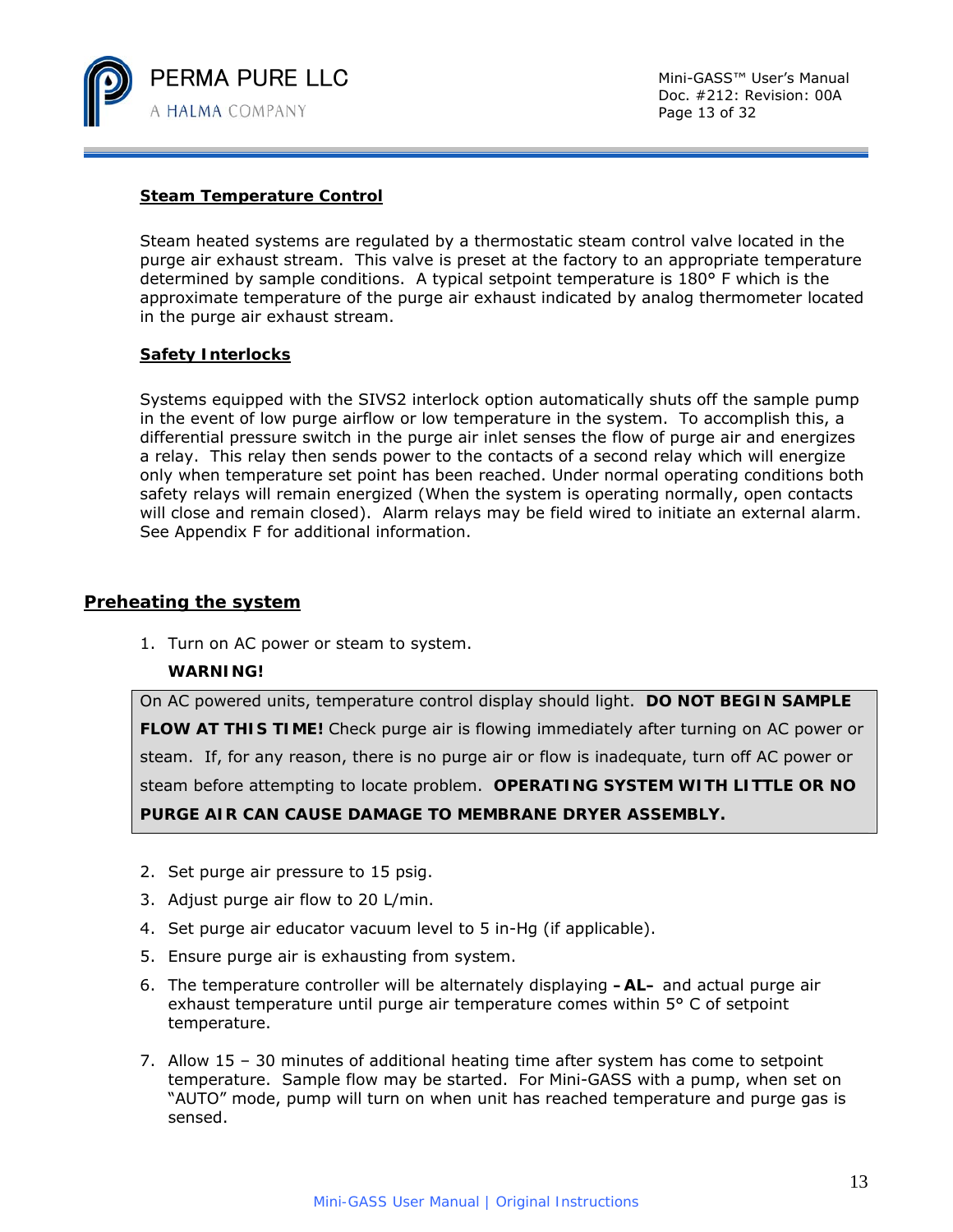

Doc. #212: Revision: 00A Page 14 of 32

## **System fine tuning**

#### **Temperature adjustment**

#### **Steam heated systems**

Steam control valve is factory set to 180° F and is normally not field adjustable. This temperature is adequate for most applications in which sample gas water content is not in excess of 50% water vapor by volume. Consult factory if condensation in sample tubing is detected.

#### **Electrically heated systems**

- 1. Check that no condensate is present in sample line between filter and dryer.
- 2. If water droplets are visible, increase temperature of filter/dryer compartment by 5° C.
- 3. Allow about ½ hour for system to stabilize and then check again for condensate.
- 4. If necessary, continue to increase temperature in  $5^{\circ}$  C increments until condensate is no longer visible. Do not exceed 100° C! Maximum system temperature is 100° C. Operation above this temperature can cause damage to Nafion dryer. *It is essential that purge gas flows continuously and setpoint temperature is not above 100° C to prevent damage to dryer.*

#### **Maintenance**

#### **Filters**

If system is fitted with a pre-filter, it should be checked regularly to ensure that the element is in good condition. If element appears to be dirty or begins to cause flow restriction in system, it should be replaced.

#### **Filter Element Replacement**

(Refer to Figure 7)

- 1. Loosen bolt on bottom of filter.
- 2. Gently pull apart assembly and remove old element.
- 3. Place new element into grooves in top and bottom of housing.
- 4. When re-assembling, inspect for o-rings on top and bottom caps and on center bolt.
- 5. Install glass shell onto bottom piece.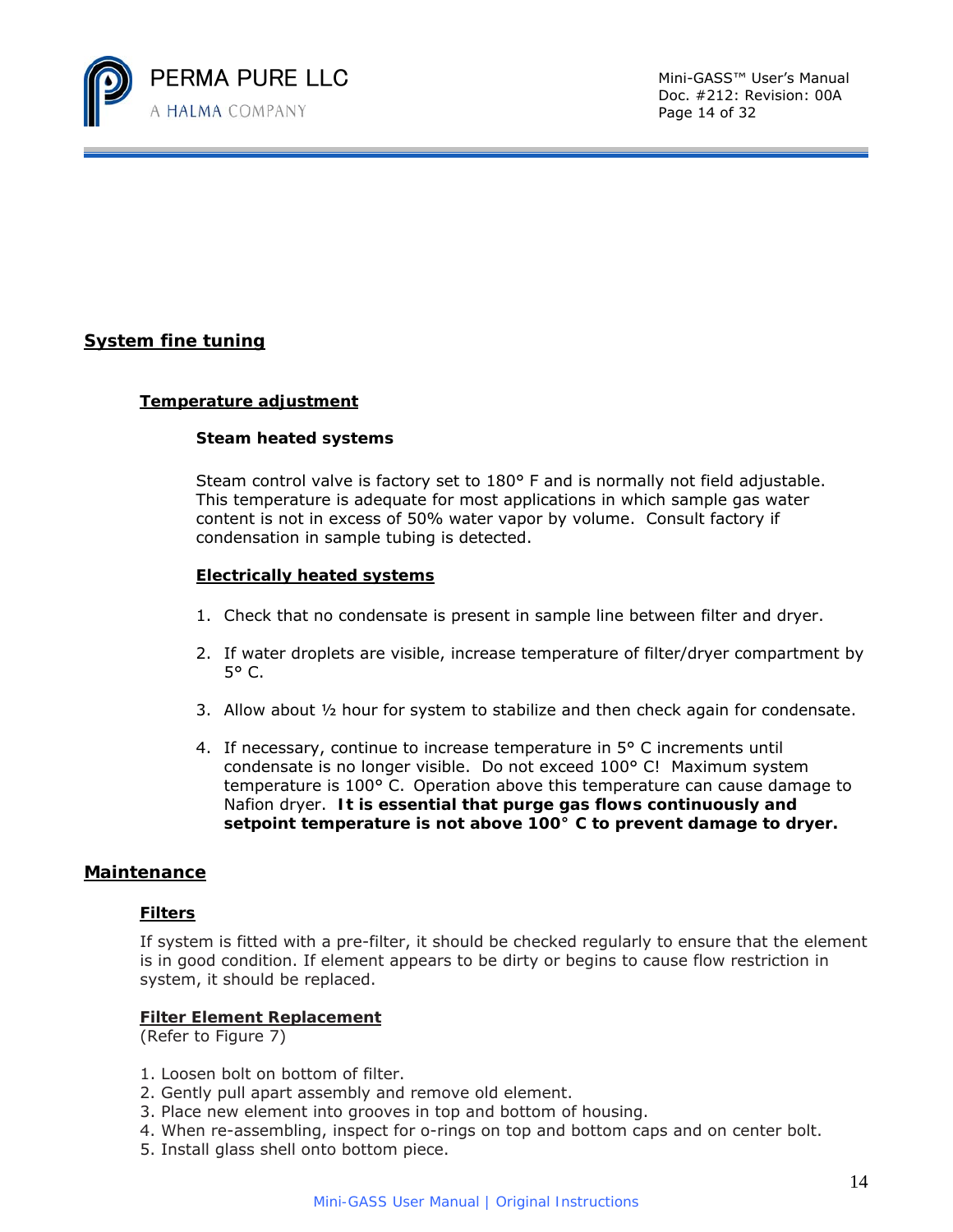

- 6. Place new element in groove in bottom piece. Be sure that element is seated correctly and parallel to glass shell.
- 7. Carefully mate bottom assembly onto top piece. Slight twisting motion may be required to allow shell to slip over o-ring seal.
- 8. Visually make sure element is seated correctly in top groove.
- 9. Replace bolt through hole in bottom piece and screw clockwise into top piece. Do not over-tighten center bolt. It should be just tight enough so it does not vibrate loose. Over-tightening will not help the filter to seal.



Figure 7 – Filter Element Replacement

#### **Dryers**

Under normal conditions, Perma Pure dryers require little maintenance and can last for several years. However, if there is no pre-filter and the tubing becomes clogged or saturated with water, the dryer may require cleaning or repair. When disassembling the dryer, note that the end fittings on the PD-SERIES dryer can be easily rotated on the shell tube. This rotation should be avoided to prevent twisting the membrane tubes inside the shell.

Refer to Appendix B for PD dryer element replacement.

#### **Ammonia Scrubber**

Media Replacement: When deposits are visible on 75% of the scrubber, scrubbing media needs to be replaced.

- 1. Unscrew thumbscrew on bottom of housing.
- 2. Swing yoke to one side.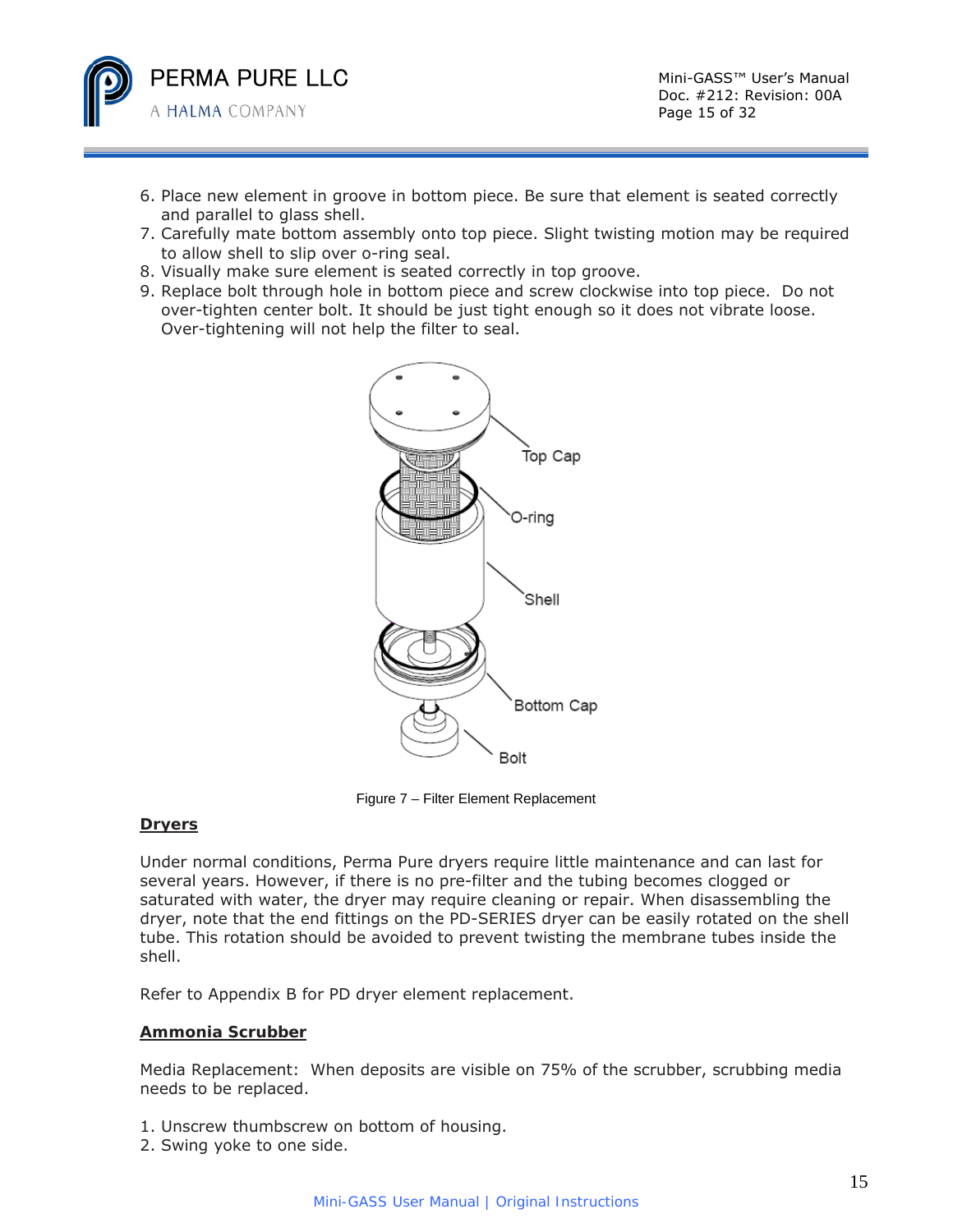

- 3. Separate housing and bottom cap as an assembly from top cap.
- 4. Remove spring and top screen.
- 5. Remove old media and dispose of properly (rinse housing with soapy water to clean).
- 6. Fill housing with 50cc of Berl Saddles (tap housing to allow material to settle).
- 7. Pour 150cc of Scrubbing Media (tap housing to allow material to settle).
- 8. Replace stainless steel screen on top of media.
- 9. Replace spring on top of screen.
- 10. Clean o-rings on shell and inside top manifold (replace if necessary).
- 11. Place center tube into o-ring seal in top cap.
- 12. Push and twist to seal housing around o-ring.
- 13. Replace yoke and finger tighten thumbscrew (**do not over tighten**).

#### **Fuse**

Fuse Replacement

- 1. Turn cap marked "FUSE" counter-clockwise ¼ turn and the fuse holder will come out.
- 2. Remove the blown fuse and replace with one of equal amperage rating. The standard fuse is a BUSS type AGC or equivalent.
- 3. After installing correct replacement fuse, re-install fuse holder by pressing inward and twisting ¼ turn clockwise.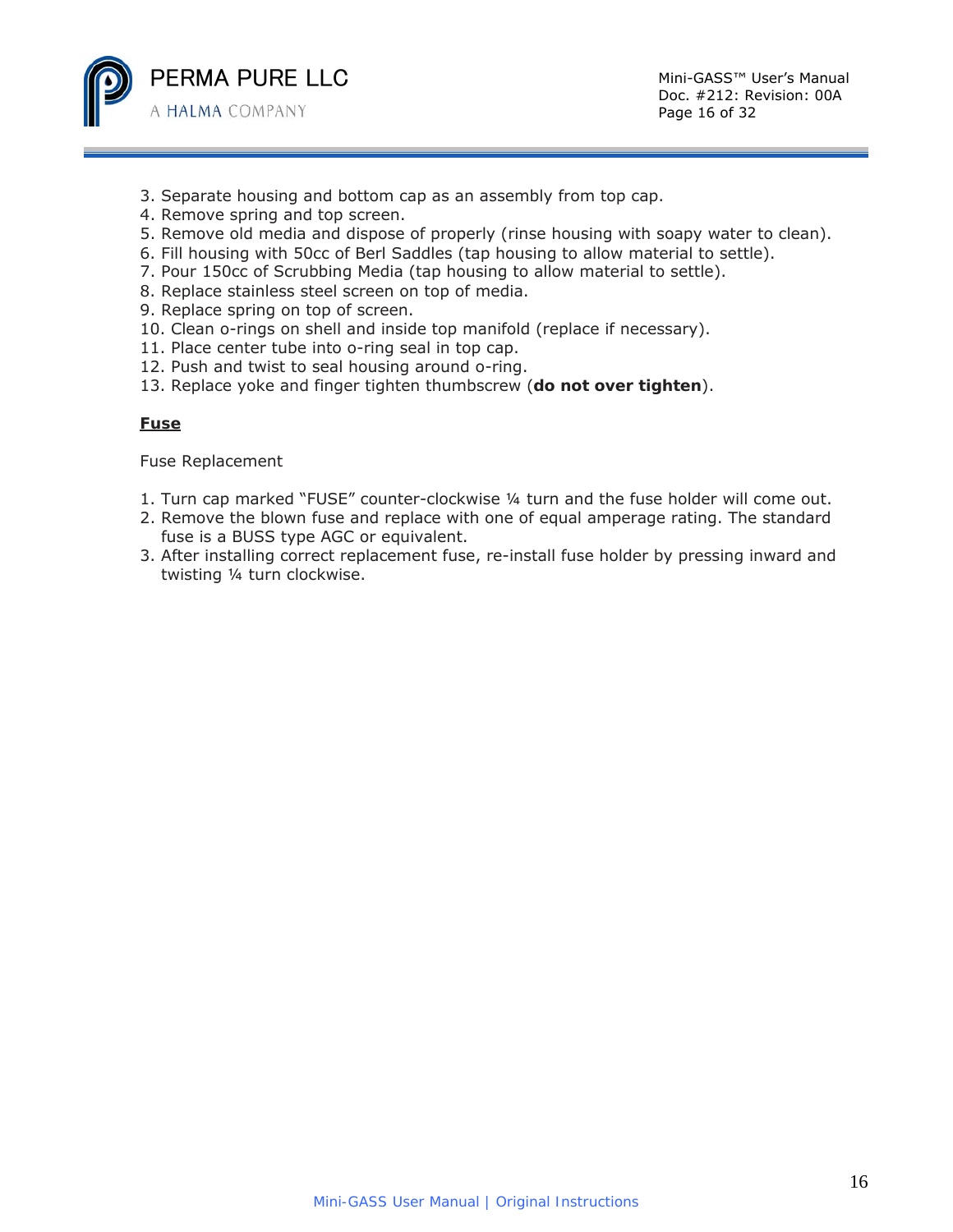

Doc. #212: Revision: 00A Page 17 of 32

## **Replacement parts**

| 3RPA-001                    | Replacement instrument air regulator                                                                                               |
|-----------------------------|------------------------------------------------------------------------------------------------------------------------------------|
| MG-DTC                      | Digital temperature controller, single channel                                                                                     |
| MG-TCS                      | J-Type thermocouple                                                                                                                |
| MG-SSR                      | Solid state relay                                                                                                                  |
| MG-FM                       | Flow meter, purge gas (0-60 lpm)                                                                                                   |
| MG-PR                       | Pressure regulator, purge gas or educator                                                                                          |
| MG-DPS                      | Differential pressure switch for purge flow detection                                                                              |
| MG-PG-0-30                  | Pressure gage, purge gas (0-30 psi)                                                                                                |
| MG-VG-0-60                  | Vacuum gage, purge educator (0-30"Hg)                                                                                              |
| FF-DCV                      | Drain check valve, polypropylene, for vacuum drain                                                                                 |
| DVV-B10                     | Drain solenoid valve, brass, for vacuum drain 110V/60Hz                                                                            |
| DVV-B20                     | Drain solenoid valve, brass, for vacuum drain 220V/50Hz                                                                            |
| DVP-K10                     | Drain solenoid valve, kynar, for pressure drain 110V/60Hz                                                                          |
| DVP-K20                     | Drain solenoid valve, kynar, for pressure drain 220V/50Hz                                                                          |
| MG-DVT                      | Drain valve timer                                                                                                                  |
| MG-DC                       | Mounting clamps for dryer (specify dryer model)                                                                                    |
| MG-1412-HB                  | Backplate with heater for enclosure 1412                                                                                           |
| PD-50T-24EM<br>PD-100T-24EM | 50 tube dryer replacement element, 24" long, includes O rings<br>100 tube dryer replacement element, 24" long, includes O<br>rings |
| PD-200T-24EM                | 200 tube dryer replacement element, 24" long, includes O<br>rings                                                                  |
| FF-250-E-2.5G               | Replacement filter element                                                                                                         |
| FF-350G                     | Replacement glass shell for filter                                                                                                 |
| FF-250-3                    | Replacement O ring set, set of 3 rings                                                                                             |
| AS-200-08-EB                | Media replacement for ammonia scrubber, bulk supply, 5                                                                             |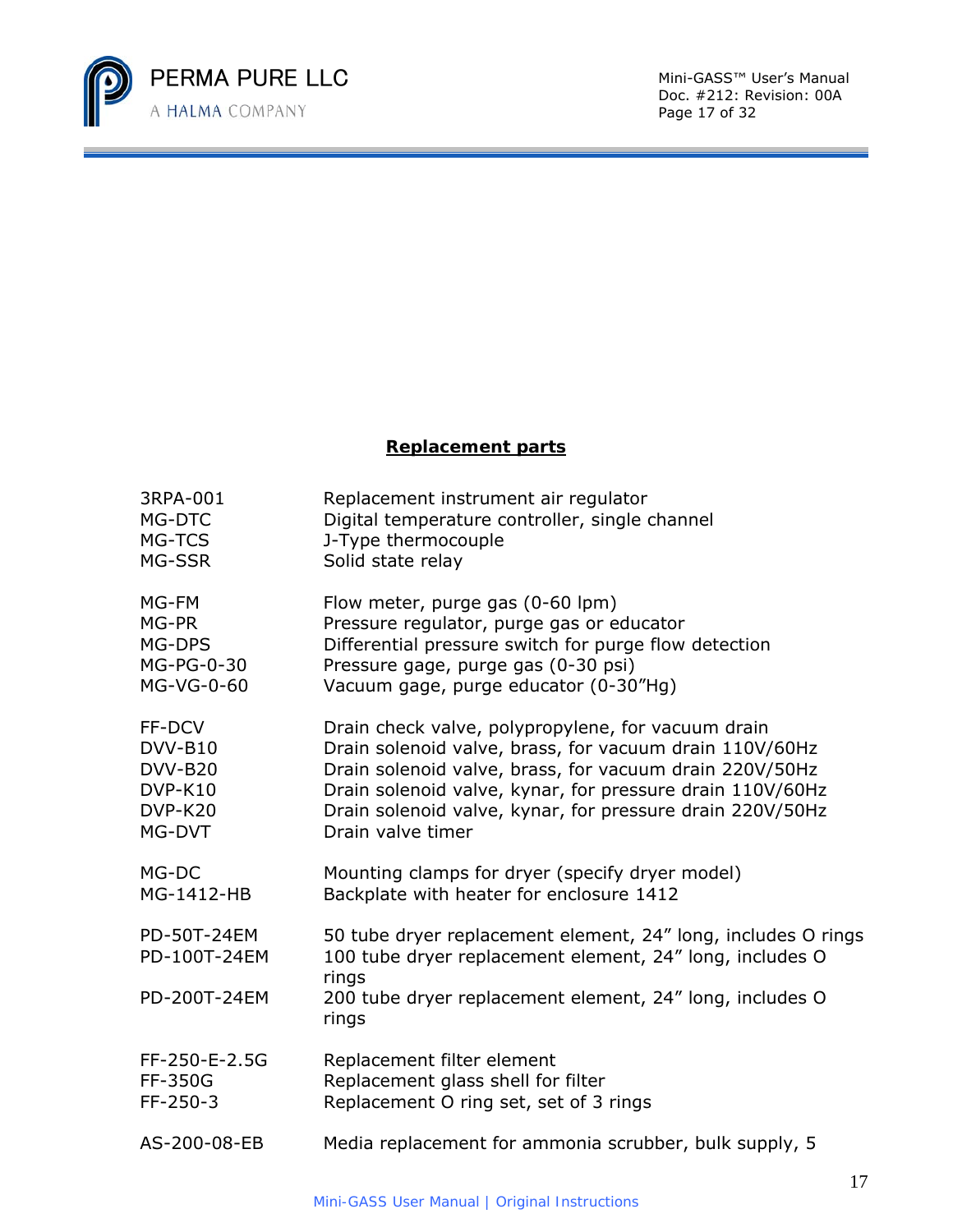

Doc. #212: Revision: 00A Page 18 of 32

| MG-PUMPKIT | fillings<br>Pump repair kit, Teflon diaphragm |
|------------|-----------------------------------------------|
| SP-270E    | Ceramic filter element for MG-1228P           |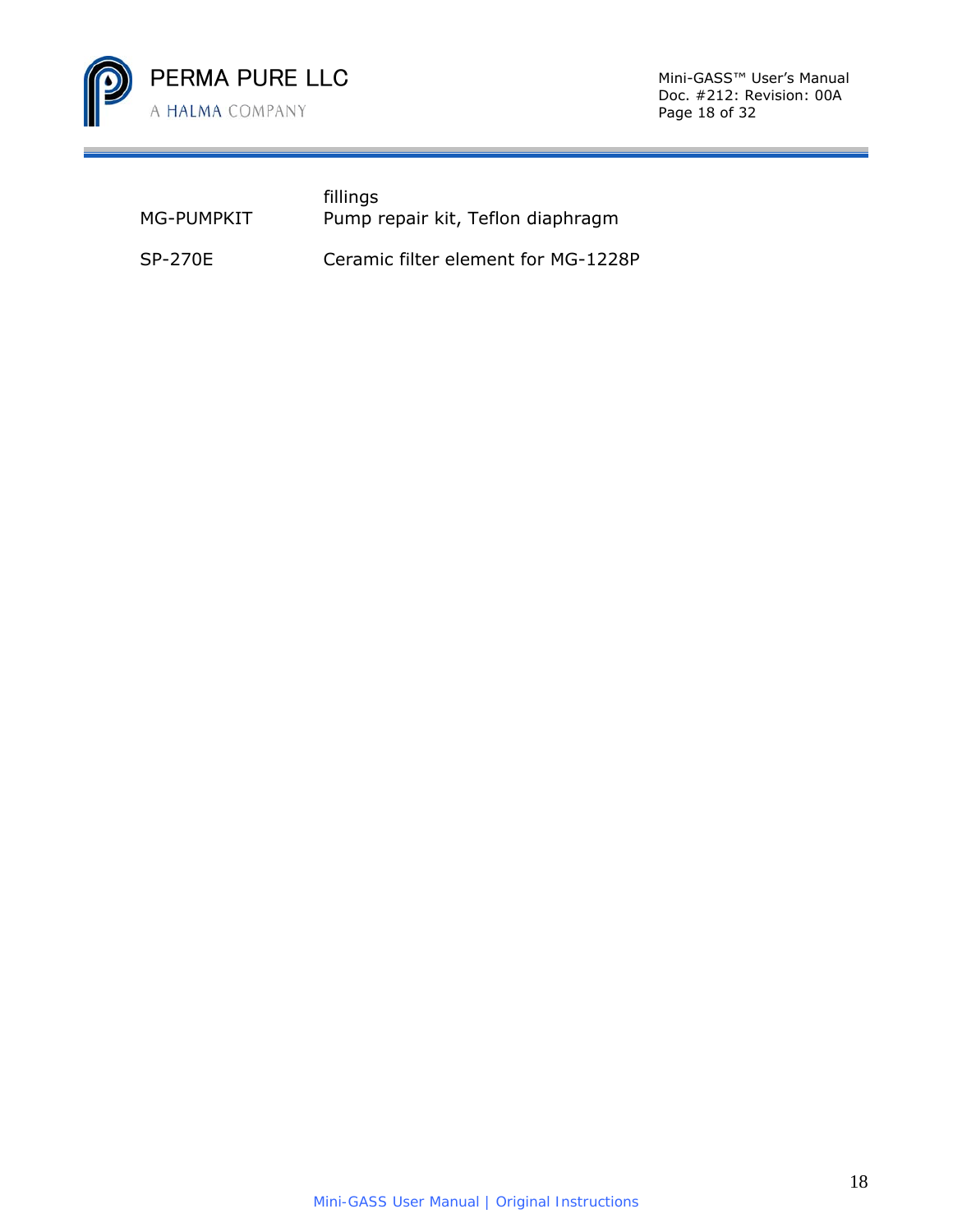

## **APPENDIX A: Warranty and disclaimers**

#### **Perma Pure LLC**

Perma Pure (Seller) warrants that product supplied hereunder shall, at the time of delivery to Buyer, conform to the published specifications of Seller and be free from defects in material and workmanship under normal use and service. Seller's sole obligation and liability under this warranty is limited to the repair or replacement at its factory, at Seller's option, of any such product which proves defective within one year after the date of original shipment from seller's factory (or for a normal usable lifetime if the product is a disposable or expendable item) and is found to be defective in material or workmanship by Seller's inspection.

Buyer agrees that (1) any technical advice, information, suggestions, or recommendations given to Buyer by Seller or any representative of Seller with respect to the product or the suitability or desirability of the product for an particular use or application are based solely on the general knowledge of Seller, are intended for information guidance only, and do not constitute any representation or warranty by Seller that the product shall in fact be suitable or desirable for any particular use or application; (2) Buyer takes sole responsibility for the use and applications to which the product is put and Buyer shall conduct all testing and analysis necessary to validate the use and application to which Buyer puts the product for which Buyer may recommend the use or application of the product by others; and (3) the characteristics, specifications, and/or properties of the product may be affected by the processing, treatment, handling, and/or manufacturing of the product by Buyer or others and Seller takes no responsibility for he nature or consequence of such operations or as to the suitability of the product for the purposes intended to be used by Buyer or others after being subjected to such operations.

SELLER MAKES NO OTHER WARRANTY, EXPRESS OR IMPLIED, OF THE PRODUCT SUPPLIED HEREUNDER, INCLUDING, WITHOUT LIMITATION, IMPLIED WARRANTIES OF MERCHANTABILITY AND FITNESS FOR PARTICULAR PURPOSE, AND ALL SUCH WARRANTIES ARE HEREBY EXPRESSLY EXCLUDED. SELLER SHALL HAVE NO LIABILITY FOR LOSS OF PROFITS, OR SPECIAL, INCIDENTAL, OR CONSEQUENTIAL DAMAGES UNDER ANY CIRCUMSTANCES OR LEGAL THEORY, WHETHER BASED ON NEGLIGENCE, BREACH OF WARRANTY, STRICT LIABILITY, TORT, CONTRACT, OR OTHERWISE. SELLER SHALL IN NO EVENT BE LIABLE IN RESPECT OF THIS ORDER AND OR PRODUCT DELIVERED ON ACCOUNT OF THIS ORDER FOR ANY AMOUNT GREATER THAN THAT PAID TO SELLER ON ACCOUNT OF THIS ORDER.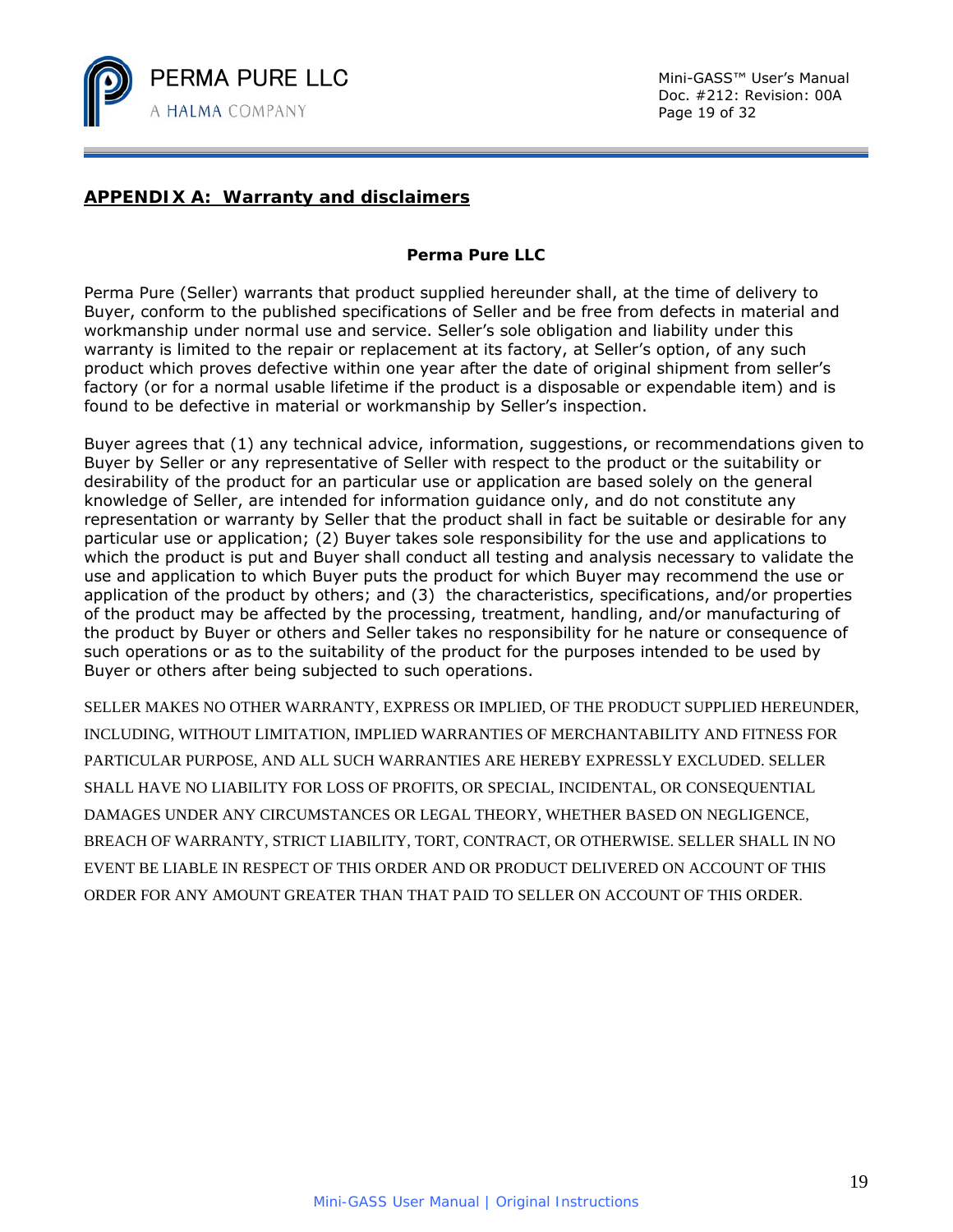

Doc. #212: Revision: 00A Page 20 of 32

## **APPENDIX B: Dryer element replacement**

#### TO DISASSEMBLE DRYER

Tools Needed:

- Phillips head screwdriver
- unsharpened pencil with eraser
- 1*.* Loosen locking screws on both ends of dryer.
- 2. Insert eraser end of pencil into one sample port until it rests on tube header face (Refer to Figure 8).
- 3. Hold dryer vertically and place other end of pencil down onto a hard, slip resistant surface.
- 4. While supporting shell tube, push lower end fitting down with consistent pressure until it slips off shell tube. *Do not attempt to pull fitting from shell tube; doing this is likely to damage dryer element tubing.*
- 5*.* Repeat steps 2-4 for other end.
- 6. Remove one o-ring from tube header.
- 7. Pull tube element from opposite end of dryer.

#### TO ASSEMBLE DRYER (Refer to Figure 10) Tool Needed:

- Phillips head screwdriver
- 1. Install one thick o-ring onto grooved tube header.
- 2. Slip opposite tube header into dryer shell. Check for Alignment.
- 3. Install other thick o-ring onto groove.
- 4. Push one thin o-ring into groove inside coupling (for SS and AL shells slip o-ring on shell across two holes).
- 5. Firmly push coupling over tube header.
- 6. Align purge port with hole in shell tube (Refer to Figure 9).
- 7. Tighten locking screws until underside of screw head contacts top of boss.
- 8. Repeat steps 4-7 for opposite end.

| PARTS LIST     |                |                                      |  |  |
|----------------|----------------|--------------------------------------|--|--|
| <b>ITEM</b>    | QUANTITY       | <b>DESCRIPTION</b>                   |  |  |
|                | 2              | <b>SCREW, 10-24 x</b><br>$3/8''$ SS  |  |  |
| $\overline{2}$ | $\overline{2}$ | <b>COUPLING</b>                      |  |  |
| 3              | $\mathcal{L}$  | <b>ELEMENT HEADER</b><br>SEAL, VITON |  |  |
|                | $\mathcal{P}$  | SHELL TUBE SEAL,<br><b>VITON</b>     |  |  |
| 5              |                | <b>DRYER ELEMENT</b>                 |  |  |
|                |                | <b>SHELL TUBE</b>                    |  |  |



**Tube Header** 





Figure 9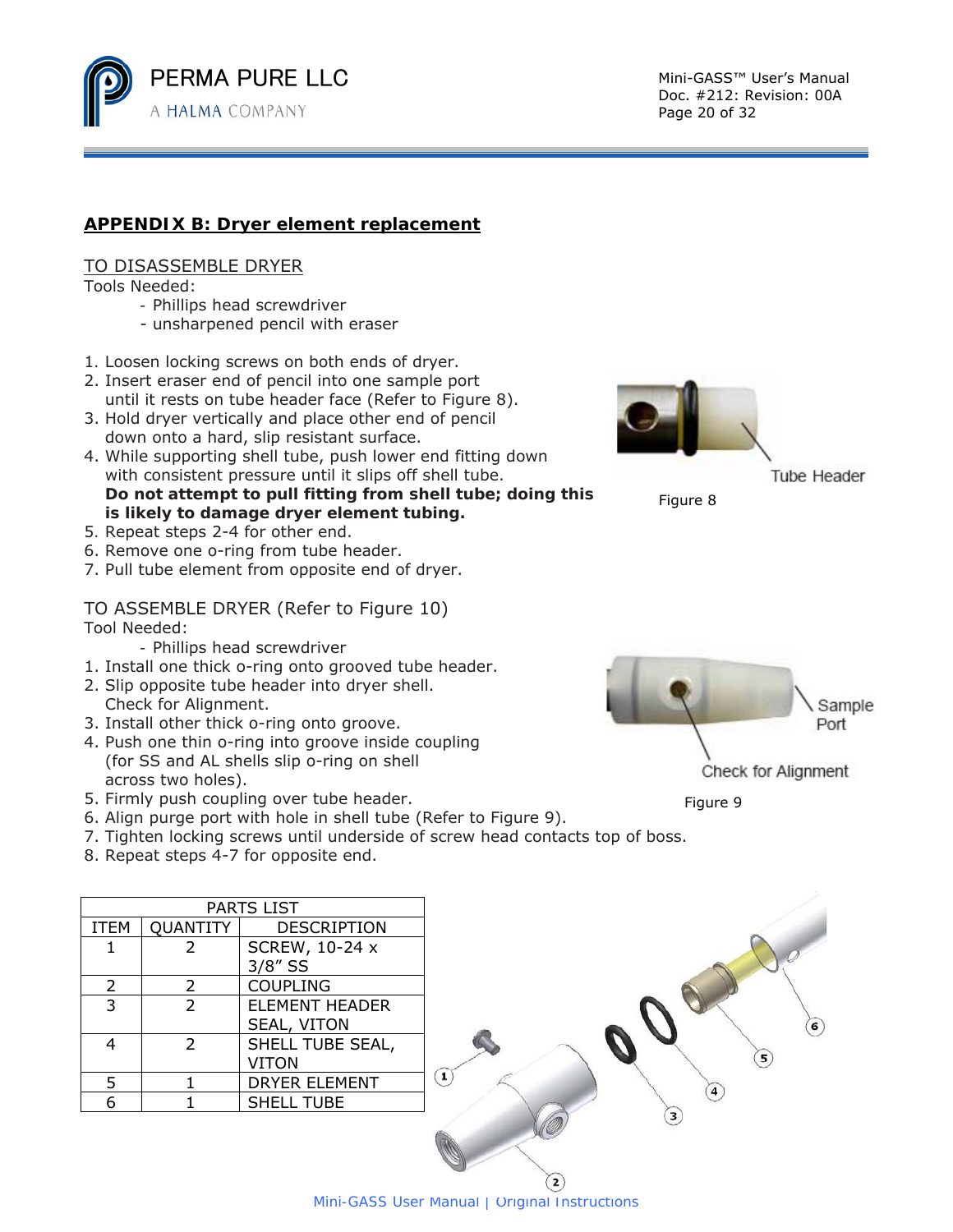

Figure 10

## **APPENDIX C: Flange Mounted with Integral Sampling Probe and Filter Blowback**

#### **Installation**

Flange mounted Mini-GASS® is designed to be stack mounted on 2", 3" or 4" pipe flange. The integral sample probe and filter eliminates need for a heated umbilical line to connect stack gas sampling probe to sample conditioning system.

The Mini-GASS system is attached directly to sample port flange by following the steps below:

- 1. Attach flange to sampling port using appropriate sized gasket and bolts.
- 2. Align flange holes with turnbuckle anchor at bottom. Install four appropriate sized bolts and hand tighten all four bolts evenly. Tighten with wrench (see Figure 11).
- 3. Install sampling probe pipe into pipe flange by inserting non-threaded end of probe pipe through flange (see Figure 12). Probe should extend into the center of the stack and pointing slightly downward to allow any entrained liquid to drain back into the stack.
- 4. Tighten probe pipe into flange with wrench. pipe
- 5. Attach one end of turnbuckle to anchor at bottom of flange and fix pin in place with cotter pin.



Figure 11

Probe Pipe



Figure 12

- 6. If system is being installed with automatic filter blow back option, install blow back system on right flange bolt (refer to Figures 13 and 19).
- 7. Attach pre-bent SS tubing to Mini-GASS and to blowback assembly.
- 8. Lift Mini-GASS system into place so union fitting on back of system can be attached to probe pipe. This is most easily accomplished with help of an assistant.
- 9. While holding system in place, tighten union hand tight.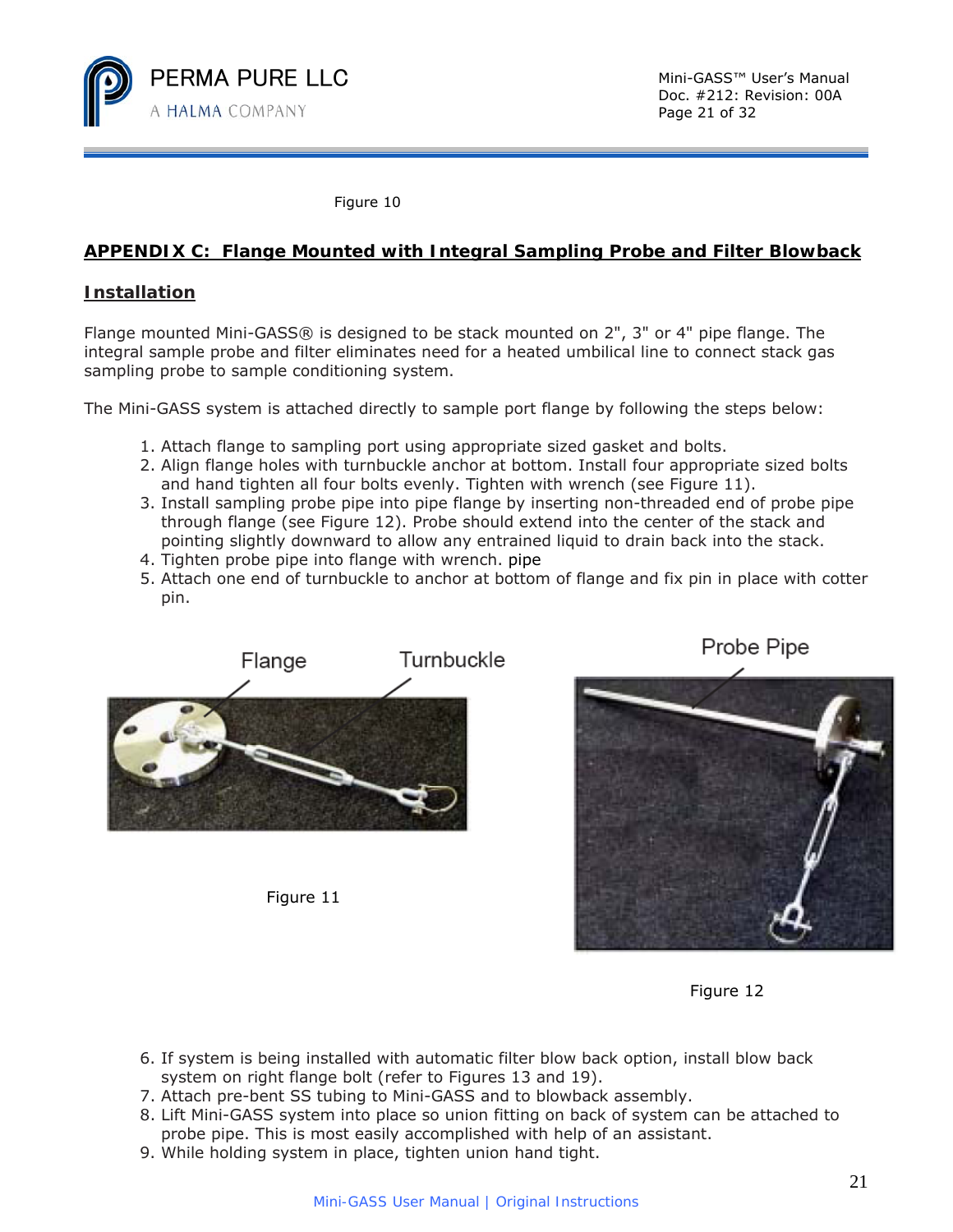

Doc. #212: Revision: 00A Page 22 of 32

- 10. Connect free end of turnbuckle to anchor point at middle back of system (refer to Figure 14).
- 11. Attach with stainless clevis pin.
- 12. Snap keeper wire into place.
- 13. *Adjust turnbuckle by turning it out to increase length until union fitting is straight.*
- Turnbuckle is used only to relieve torsional load from union fitting.
- 14. Tighten union fitting with a wrench.
- 15. Install insulation between flange and back of Mini-GASS.



## **Plumbing**

1. Connect blowback air line to blow back inlet port on the Mini-GASS.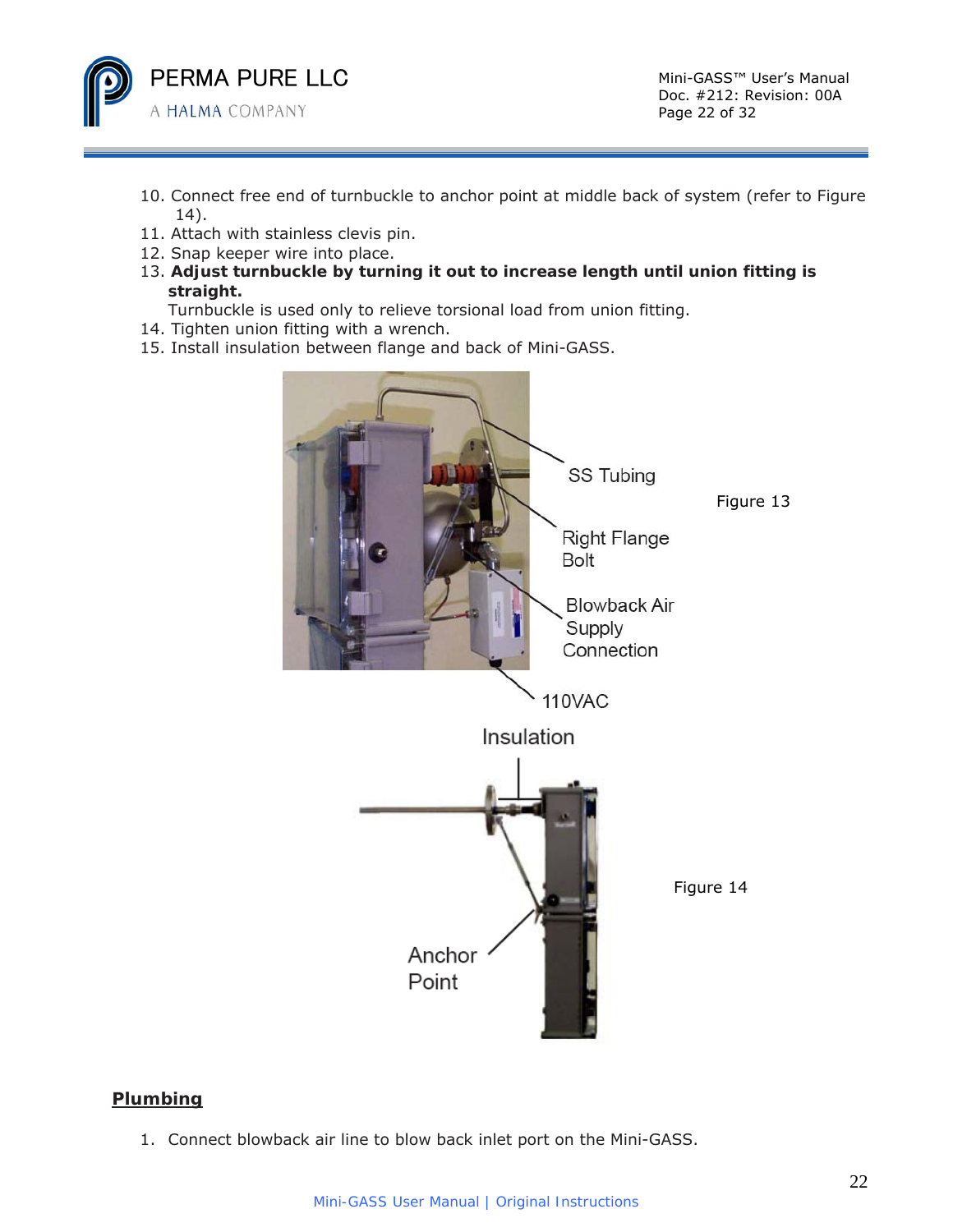

- 2. Connect cal gas line to fitting labeled "Cal Gas Inlet".
- 3. Connect 110VAC power to blow back timer *Note: This also provides power to the filter in the probe.*

#### **Blow Back Operation**

The blow back option includes a timer circuit which will initiate the blow back cycle based on a regular, adjustable time period. The time cycle control turned to the far left will cycle the blow back every 15 minutes. At the far right side, the period of time between cycles is about 24 hours. The period of time between blow back cycles should be calculated to occur as often as when the filter has trapped one gram of particulates but no less frequently than once per day.

A jumper placed between "AUTO OFF "and "COM" will disarm the timer. A contact closure between terminals labeled "MAN B-B" and "COM" will initiate a blow back cycle. The blow back solenoid valve will be opened for 2 seconds when the blow back cycle is started.

#### **Maintenance**

#### **Changing the Filter in Blow Back/Probe Assembly**

- 1. Unscrew black filter cap inside Mini-GASS system (use gloves if hot to touch).
- 2. Filter is now exposed. With a pair of pliers, pull out the old filter.
- 3. Inspect o-rings which are at each end of filter. Replace if they are charred or deformed.
- 4. Place new filter element using pliers. Ensure it is centered and in contact with o-ring.
- 5. Screw cap back on the filter body.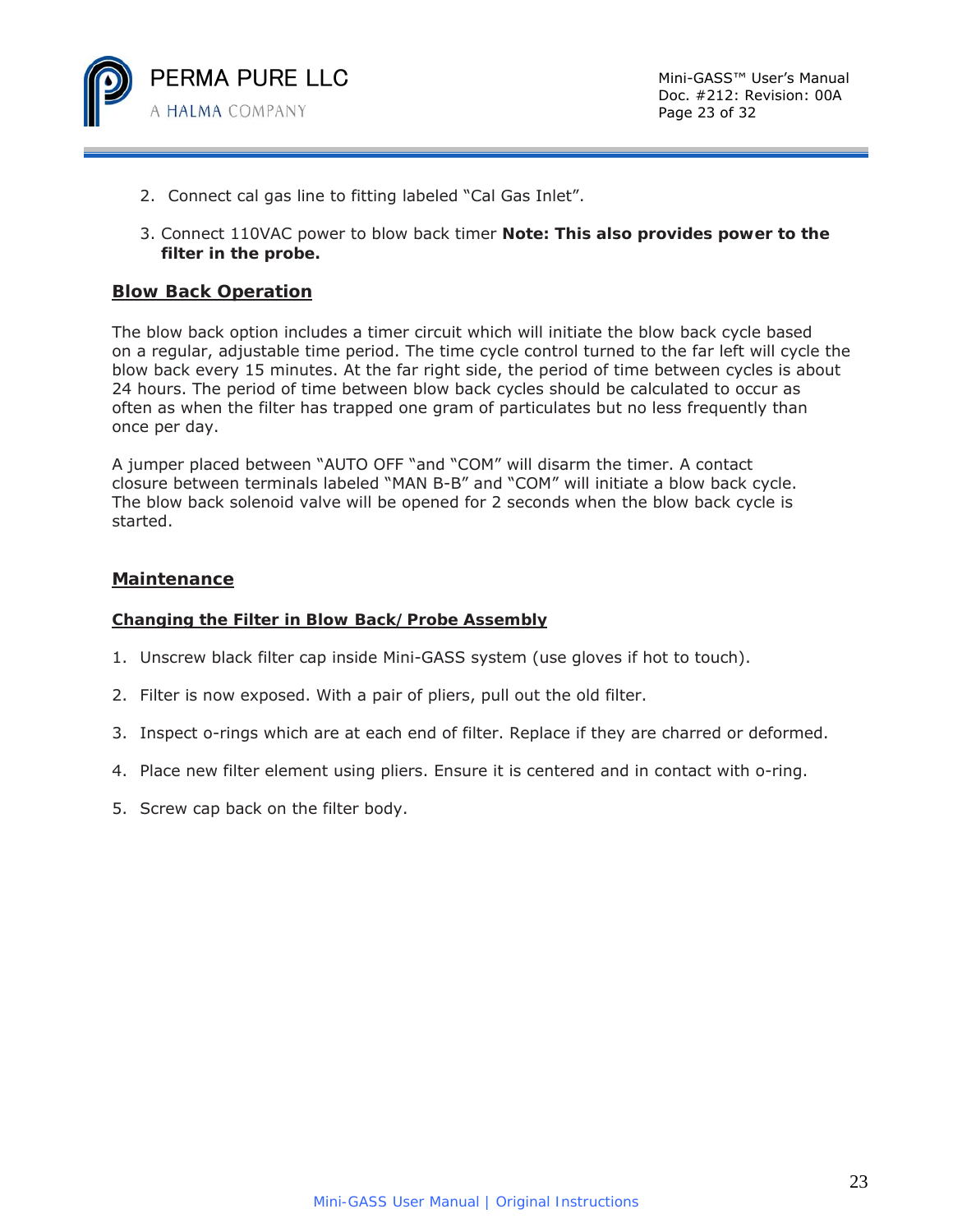

## **APPENDIX D: Diagrams**

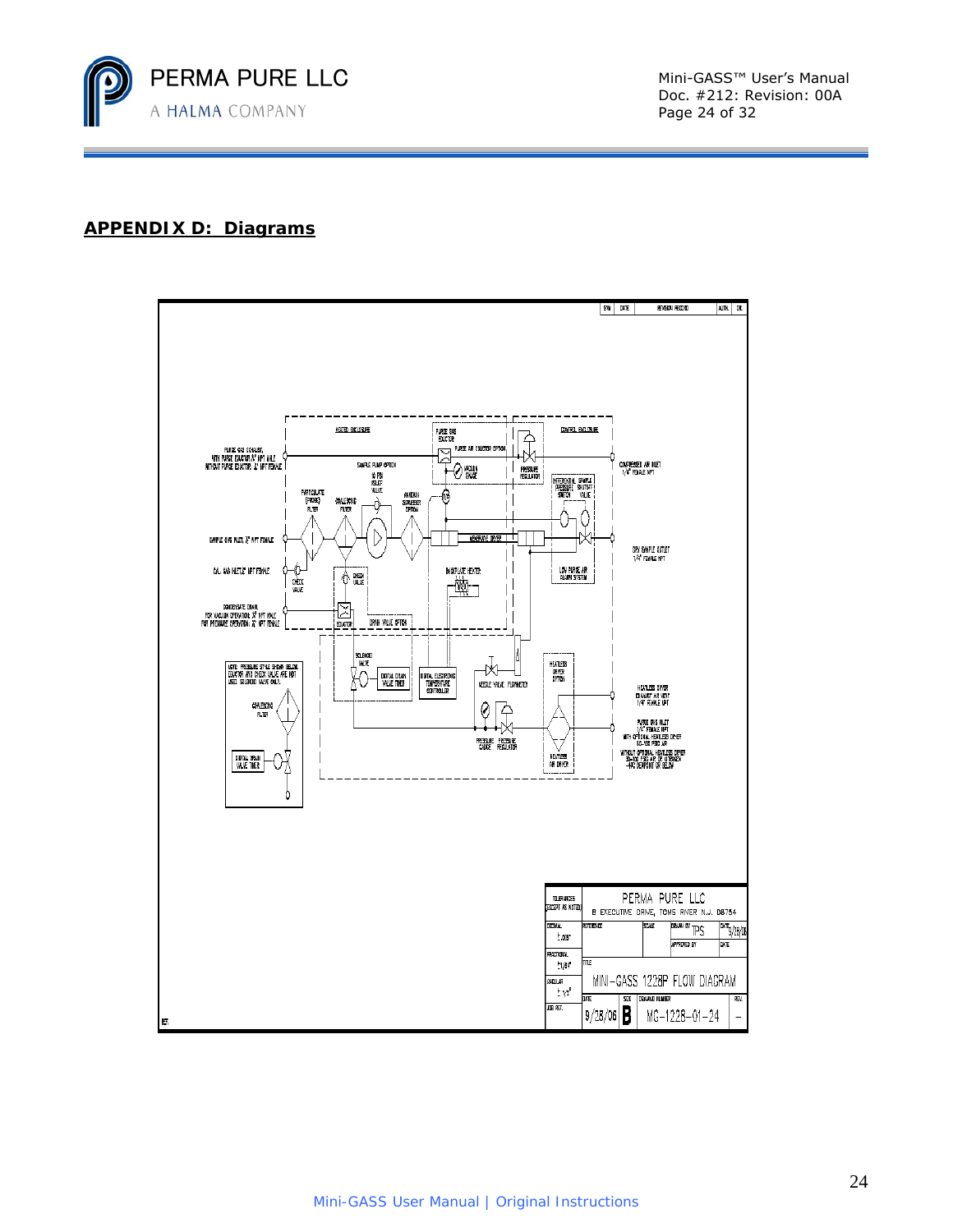

Doc. #212: Revision: 00A Page 25 of 32



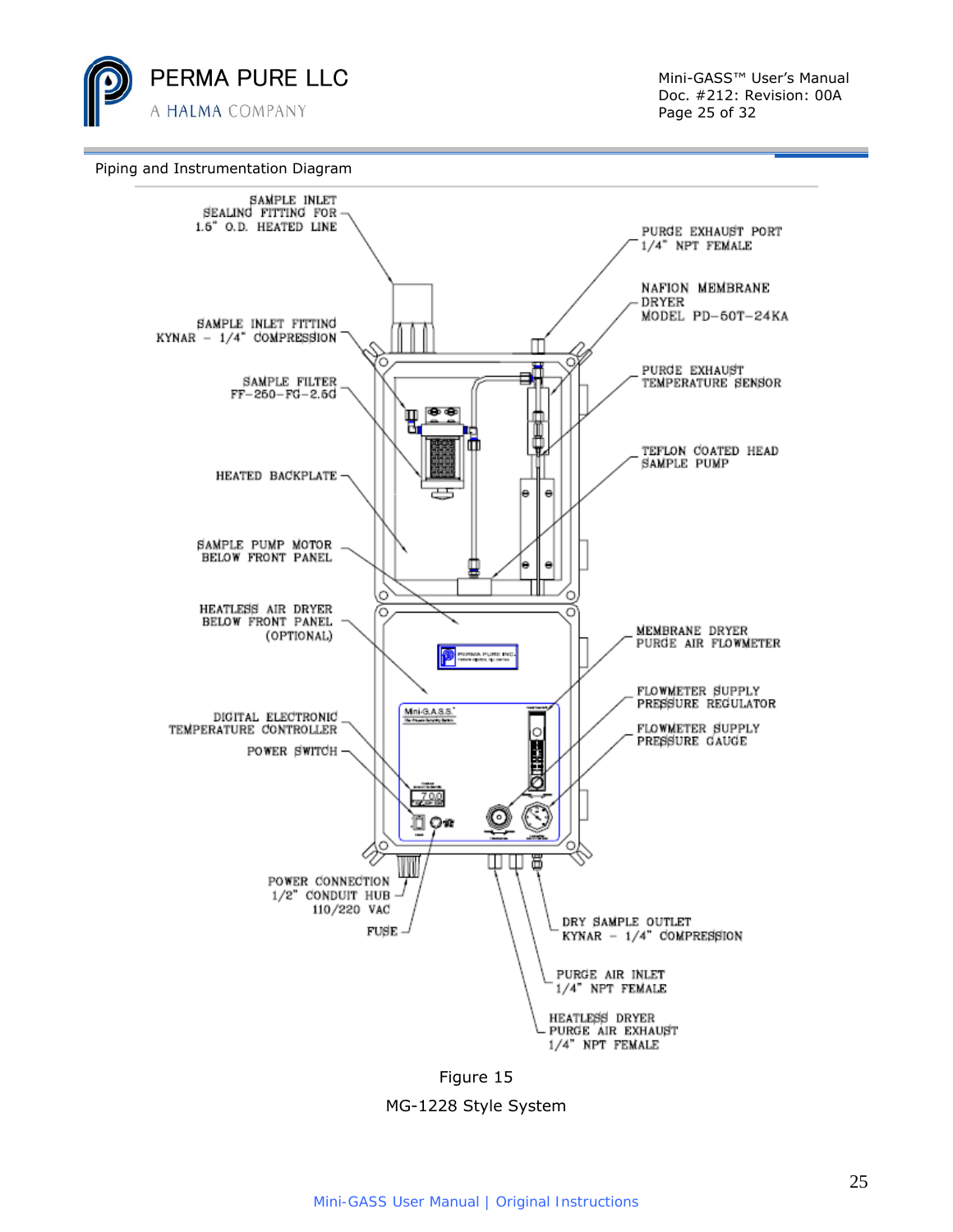

Doc. #212: Revision: 00A Page 26 of 32



Figure 16

*Mini-GASS User Manual | Original Instructions*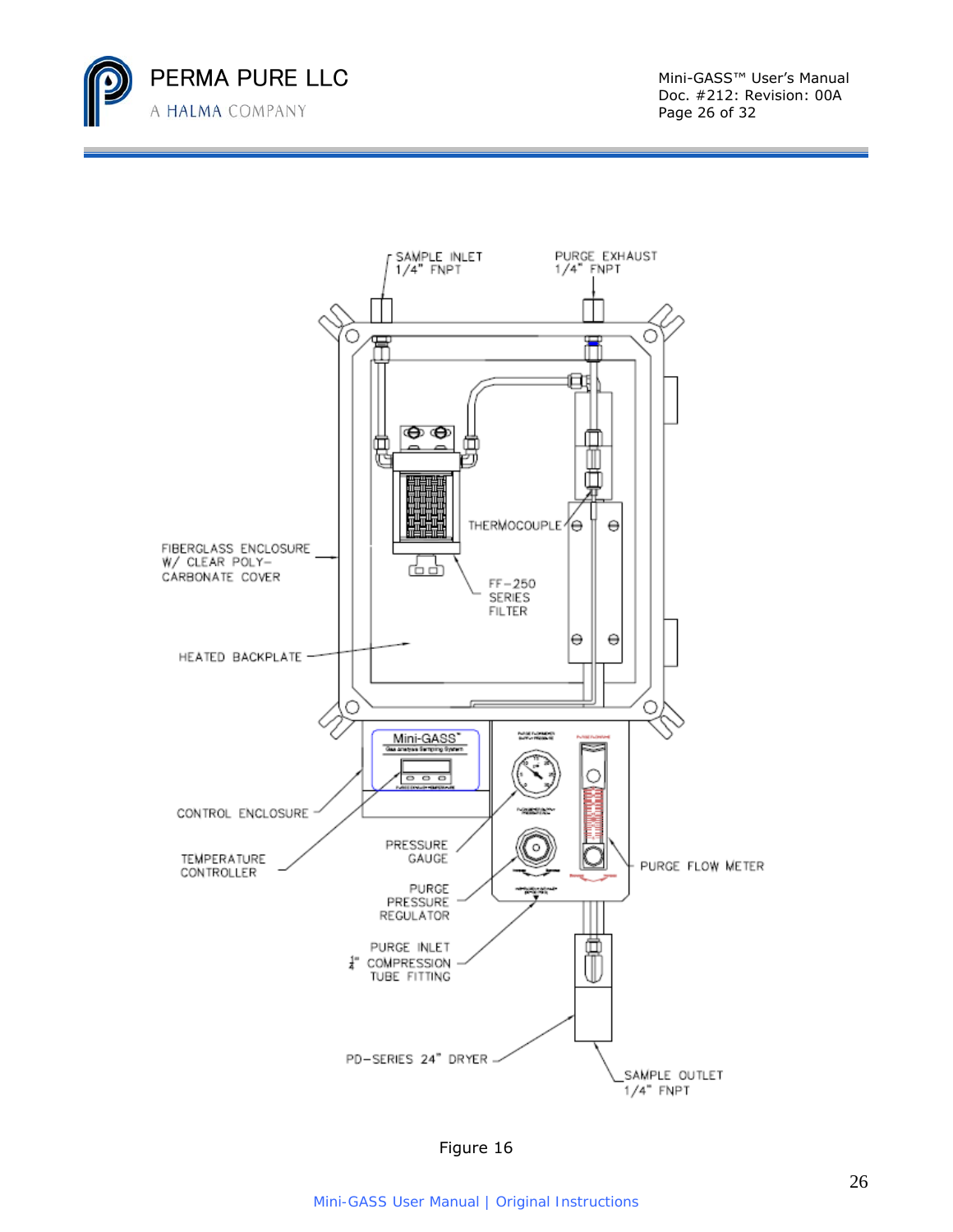

Doc. #212: Revision: 00A Page 27 of 32





Figure 17 MG-2812T Transportable System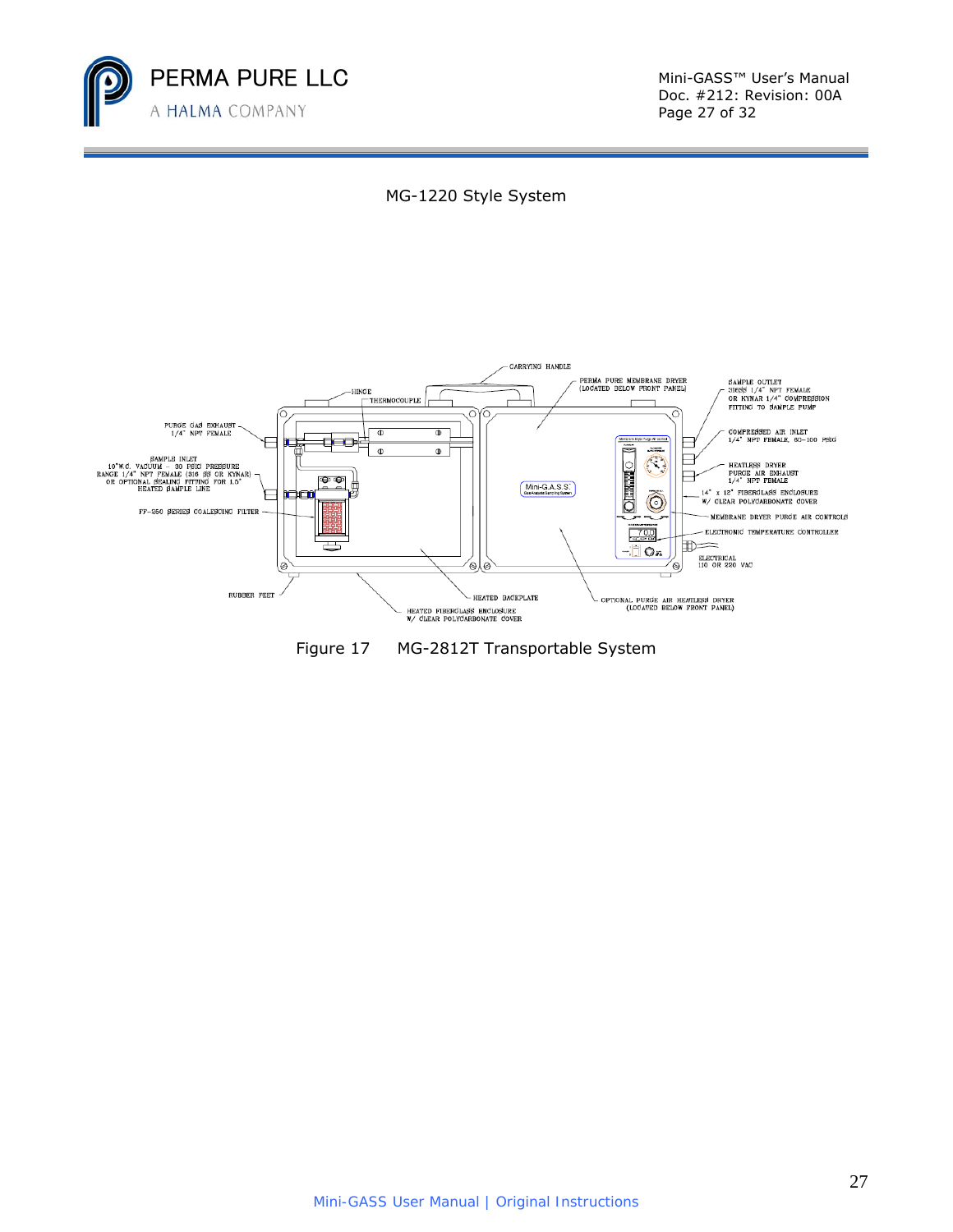



Figure 18 MG 1228 Steam System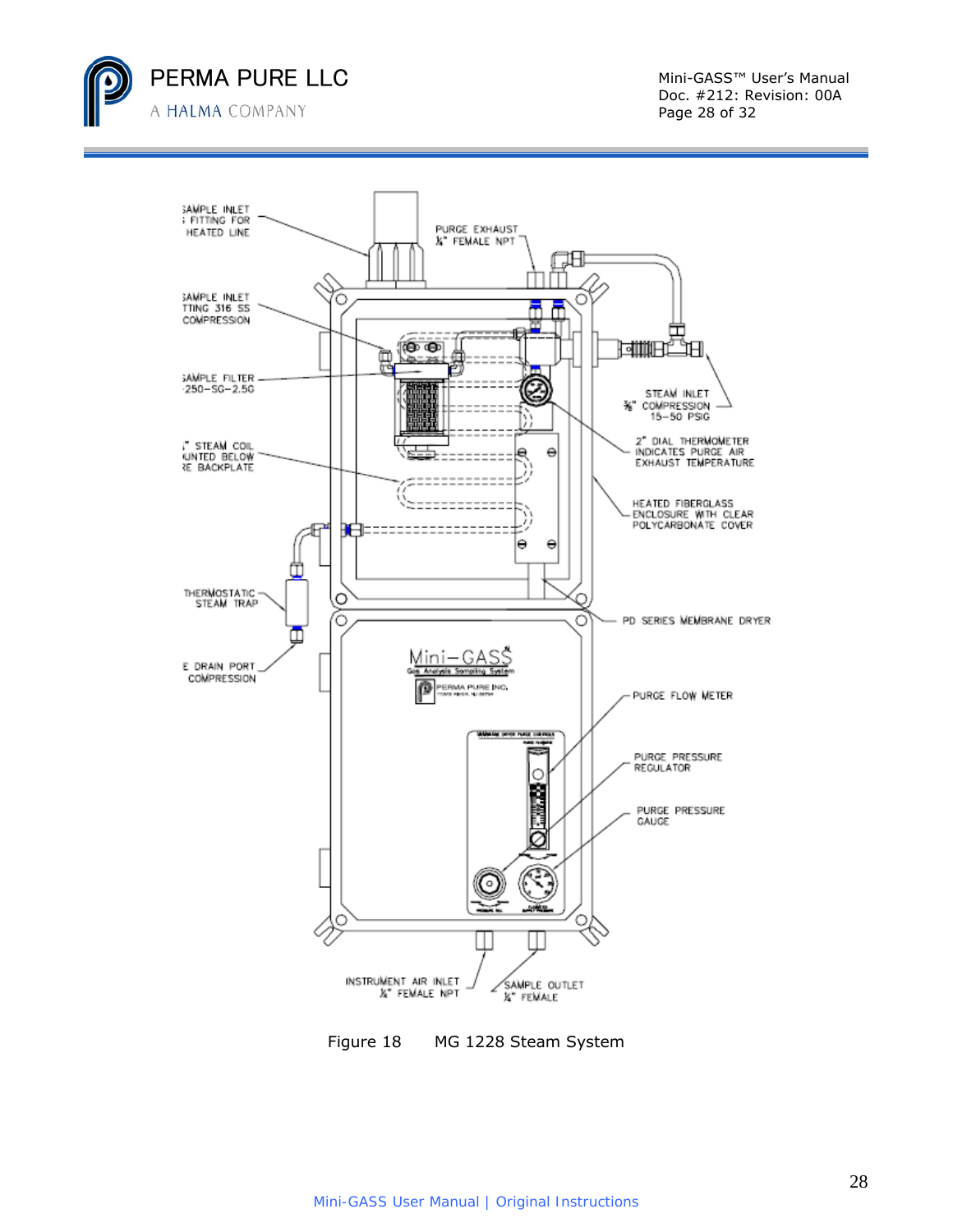

Doc. #212: Revision: 00A Page 29 of 32



Figure 19 MG-1228 with Probe and Blowback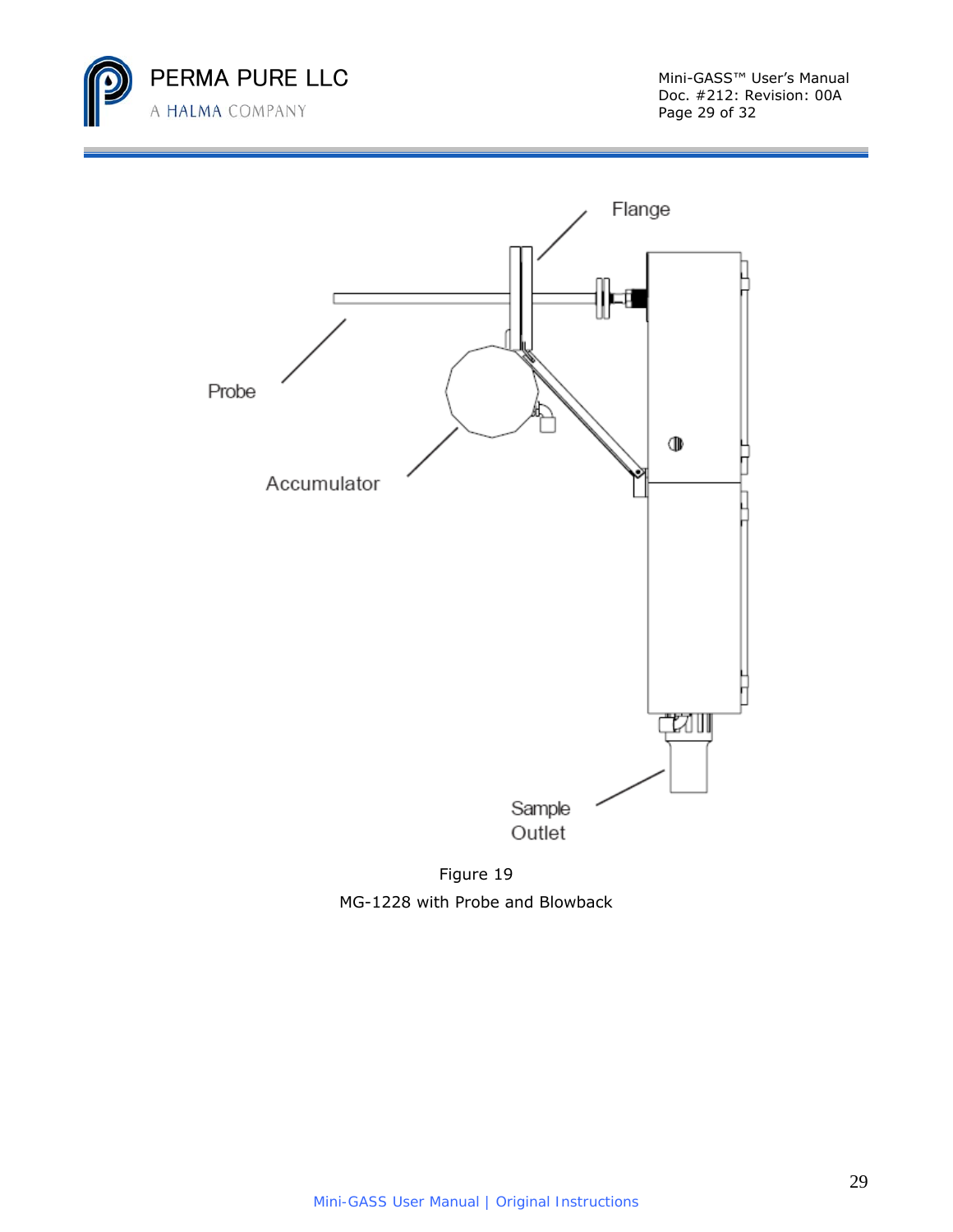

## **APPENDIX E: Z-Purge**

## **Operation**

With the inert gas supply connected, enclosure power de-energized and alarm system (if utilized). Follow steps to purge system:

- 1. Carefully read Start-Up Instruction Nameplate on system.
- 2. Check operation of the Enclosure Protection Vent (EPV-1, if utilized), opening it manually several times (see helpful hints below)
- 3. Seal protected enclosures.
- 4. Open Enclosure Pressure Control Regulator, but turning CW, to set Enclosure Pressure Indicator at "Safe" pressure.
- 5. Ensure the Protection System Enclosure Pressure Indicator maintains a "Safe" pressure for one minute.
- 6. Standby for exchange time as specified on the Instruction Nameplate, then energize the protected enclosure power.
- 7. Ensure the Enclosure Pressure Indicator maintains a "Safe" pressure before leaving system unattended.

| <b>Problem or Fault</b>                                                               | <b>Possible Causes</b>                                                                                                                             | <b>Corrective Action</b>                                                                                                                                                                   |
|---------------------------------------------------------------------------------------|----------------------------------------------------------------------------------------------------------------------------------------------------|--------------------------------------------------------------------------------------------------------------------------------------------------------------------------------------------|
| Enclosure pressure control regulator will<br>not hold a safe pressure.                | Leakage around gasketing, covers,<br>seams, piping and tubing connections,<br>conduit connections and electrical<br>conduit seal of the enclosure. | Tighten enclosure latches: silicone<br>sealant can be applied from inside the<br>protected enclosure where tightening is<br>not feasible.                                                  |
| Enclosure pressure indicator reading is<br>difficult to stabilize.                    | In sufficient enclosure leakage or<br>opening of the venturi orifice is crimped<br>too small.                                                      | Remove the orifice, cut off crimped end<br>and ream tube, then recrimp and<br>reinstall tube. As tube is shortened,<br>sensitivity decreases allowing easier<br>setpoint on the enclosure. |
| Enclosure pressure Indicator "Drifts" up<br>or down from the "Safe" pressure setting. | Application involves a small, tightly<br>sealed enclosure and/or a fluctuating<br>protective gas supply.                                           | Pre-regulate gas supply upstream of the<br>enclosure protection system to 5 psi<br>maximum.                                                                                                |
| Enclosure pressure loss alarm switch<br>does not appear to be operating.              | Pressure switch is out of calibration.                                                                                                             | Calibrate by slowly adjusting<br>counterclockwise to decrease setpoint<br>and clockwise to increase setpoint.                                                                              |

## **Z-Purge Troubleshooting**

## **Helpful Hints**

- The term "Safe" pressure for purposes of this manual is defined as follows:
	- Class  $I = a$  minimum 0.25 inch of water column pressure.
	- Class  $II = a$  minimum 1.0 inch of water column pressure.
- Regulator may be in the locked position upon arrival. To adjust regulator, pull handle to outward position.
- To test the vent's operation, gently prod the vent flapper open with a soft pointed object (i.e. eraser end of pencil) ensuring that the vent works freely.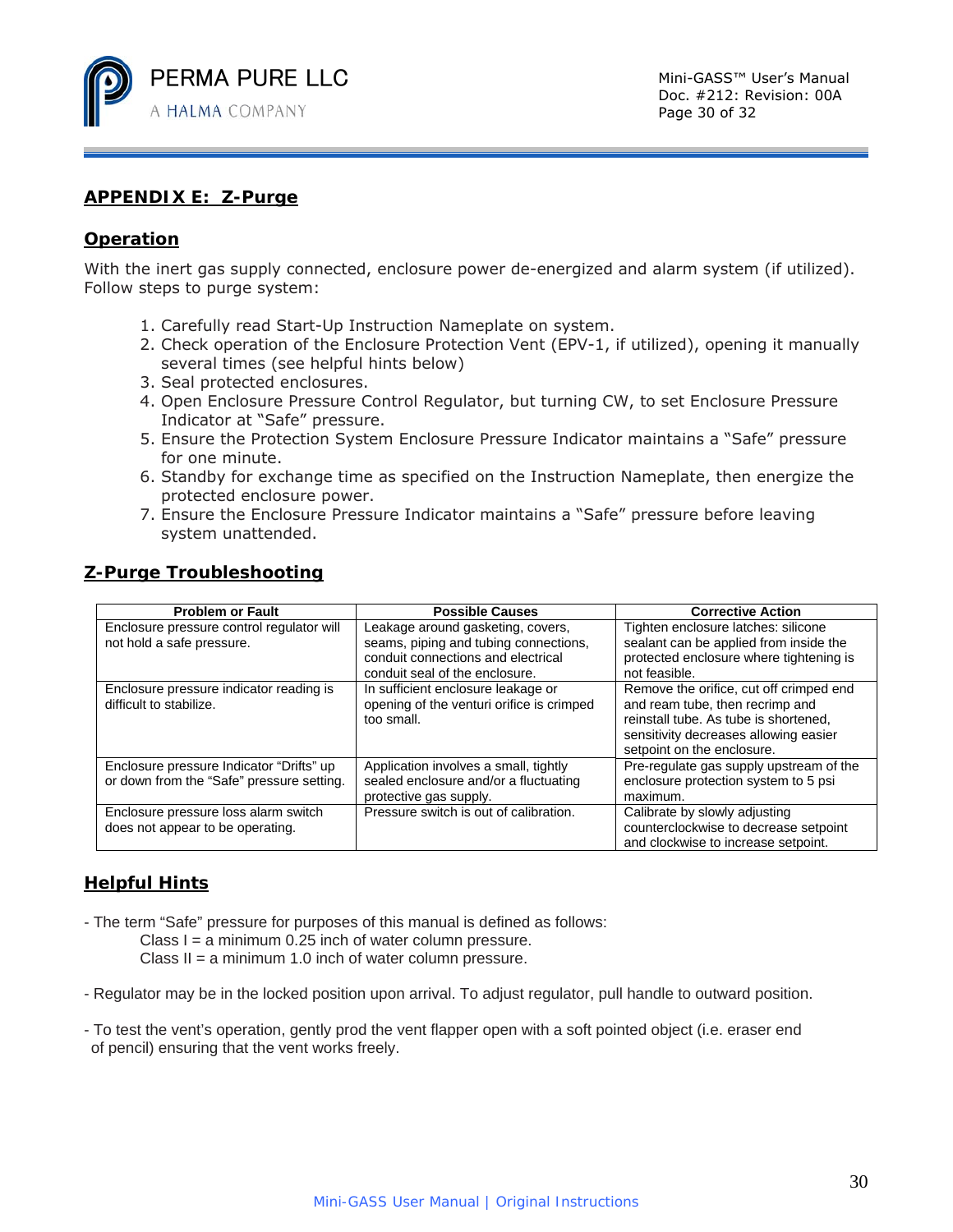

## **APPENDIX F: Safety Interlock System**

#### **Control system safety interlock**

The interlock system is present to provide an output signal that can be used internally to stop sample flow via the optional internal sample pump. This system can also be used to provide an external output to a PLC or other control/monitoring system so that the status of the Mini-GASS can be monitored.

Two relays are used to perform this function:

- Low purge flow relay A differential pressure switch across the purge air ports of the PD dryer senses the flow of purge air and energizes this relay when flow is present. A minimum purge flow rate of about 10 lpm is required. Below this flow, the alarm relay will de-energize.
- Low temperature relay The CAL 3300 temperature controller has an alarm function that is used to energize this relay when the system is operating at normal temperature. The actual point at which a low temperature alarm is triggered is Set-point minus 5C. For instance, if the temperature controller is set at 90C, the alarm relay will de-energize at 85C.

The interlock system is used in the Mini-GASS to control the optional internal sample pump by simply supplying power to the sample pump motor via the alarm relays. Each of the relays is of a DPDT or double pole double throw design. This just means that there are two sets of normally open/normally closed (N.O./N.C.) contacts in each relay. One set of contacts is used internally and one set of contacts is provided to allow connection to an external system.

- Refer the drawing MG-1228-04-12. Internally these relays are wired in series to supply power to the sample pump. To accomplish this, switched line voltage (115,230VAC, Orange wire) is supplied to the common (term. #5) connection of the low purge flow relay. From the normally open (term. 3) connection of the low purge flow relay, a brown wire connects to the common (term.  $\#3$ ) connection of the low temperature relay. From the normally open (term.  $\#3$ ) connection of the low temperature relay, a gray wire connects to the sample pump. This allows the pump to start only if both relays are energized.
- Refer to Figure 20. For external connection, the second set of contacts in each relay is "dry". No power is applied. This allows the user to determine the control voltage that will be used. A typical use of the alarm signal, as described above, is to control sample flow. The actual use is left up to the customer.



Figure 20